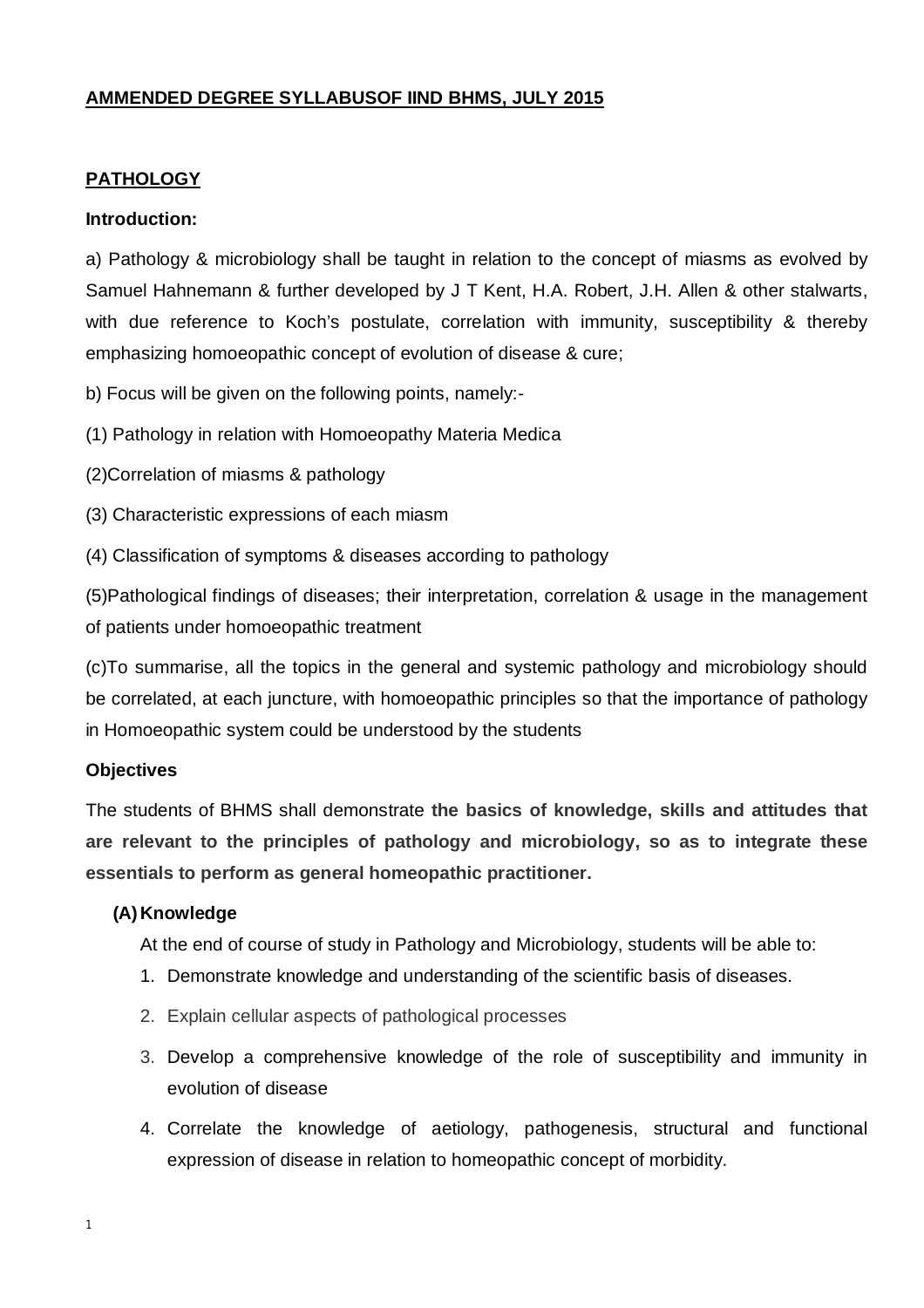- 5. Recall the methods of disinfection and sterilization relevant to prevention and control of community acquired infections and hospital infections
- 6. Recommend appropriate laboratory investigations for the diagnosis of common clinical conditions

# **(B)Skills**

At the end of course of study in Pathology and Microbiology, students will be able to:

- 1. Use the correct method of collecting and handling of clinical samples from patients for use in the laboratory.
- 2. Perform the basic clinico-pathologic procedures as per NABL guidelines
- 3. Interpret pathological, microbiological investigations for prophylactic and therapeutic purposes

**General Pathology:** All General pathology topics to be studied with respect to Definition, Aetiology, Types, Pathogenesis, fate and correlation to Systemic pathology

# **Cell injury: 7hours**

- a. Definition,Causes,Types
- b. Pathogenesis of ischaemic and hypoxic injury
- c. Effects of radiation: Mechanism of cell injury by ionizing radiation
- d. Pathogenesis of Ischaemia-Reperfusion injury
- e. Cellular adaptation: Atrophy, Hyperplasia, Hypertrophy, Metaplasia,Dysplasia
- f. Necrosis: Definition, Types, Aetiology, Morphology
- g. Apoptosis in physiologic and pathologic processes
- h. Gangrene: Definition, types , Aetiology, Morphologic features
- i. Degeneration:
	- a. Hydropic change: Definition, aetiology, pathogenesis, morphology
	- b. Hyaline change: Intracellular and extracellular hyaline examples
	- c. Mucoid change: Epithelial and connective tissue mucin examples
	- d. Fatty change in liver:Aetiology, Pathogenesis, Morphologic features
- j. Pathologic calcification: Dystrophic calcification, Metastatic calcification

#### **Inflammation : 6hours**

- a. Definition, Causes, Signs, Types
- b. Acute inflammation: Vascular events ,Cellular events
- c. Chemical mediators of inflammation: List of chemical mediators, Source, Functions of mediators
- d. Inflammatory cells: Functions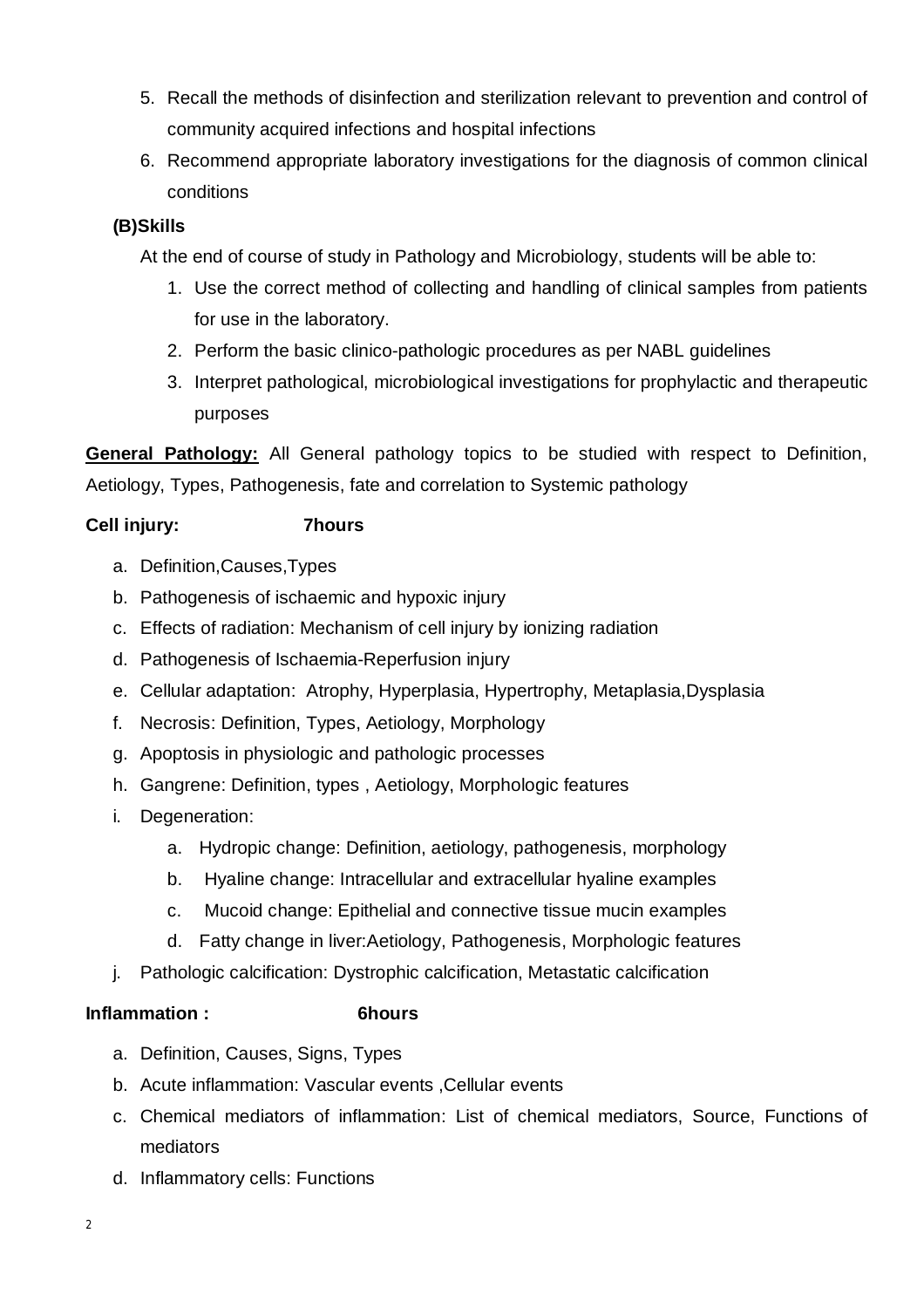- e. Factors determining variation in inflammatory response
- f. Morphologic types of acute inflammation with examples
- g. Outcome of acute inflammation
- h. Systemic effects of acute inflammation
- i. Pyrexia: Definition, Pathogenesis
- j. Chronic inflammation: Definition, Causes, General features, Types
- k. Giant cells: Types, Examples
- l. Granuloma: Definition, Pathogenesis, description
- m. Regeneration: Cell cycle and different types of cells

#### **Wound Healing and Repair: 3hours**

- a. Defination
- b. Factors influencing wound healing
- c. Wound healing: Healing by First intention and Second intention
- d. Complications of wound healing
- e. Healing of Fracture, Nervous tissue, Muscle, Mucosal surface, Solid epithelial organ

#### **Hemodynamic disorder: 7hours**

1. Thrombosis: Definition, Pathogenesis, Morphologic features of thrombi,

Origin of thrombi-Cardiac, Arterial, Venous with examples, Differences between Arterial and Venous thrombi, Phlebothrombosis, Thrombophlebitis, Fate of thrombus.

2. Embolism: Definition, Types

Sources of arterial thromboembolism, Sources of venous thromboembolism

Pulmonary thromboembolism: Definition, Aetiology, consequences

Fat embolism, Air embolism, Decompression sickness, Amniotic fluid embolism, Atheroembolism, Tumour embolism

3. Oedema: Definition, Types of oedema

Pathogenesis of oedema with examples of oedema by each mechanism

Differences between transudate and exudates

Renal oedema, Cardiac oedema, Pulmonary oedema, Cerebral oedema

Differences between Nephrotic oedema and Nephritic oedema

Cardiac oedema, Pulmonary oedema, Cerebral oedema

4.Ischaemia: Definition, Effects, Aetiology,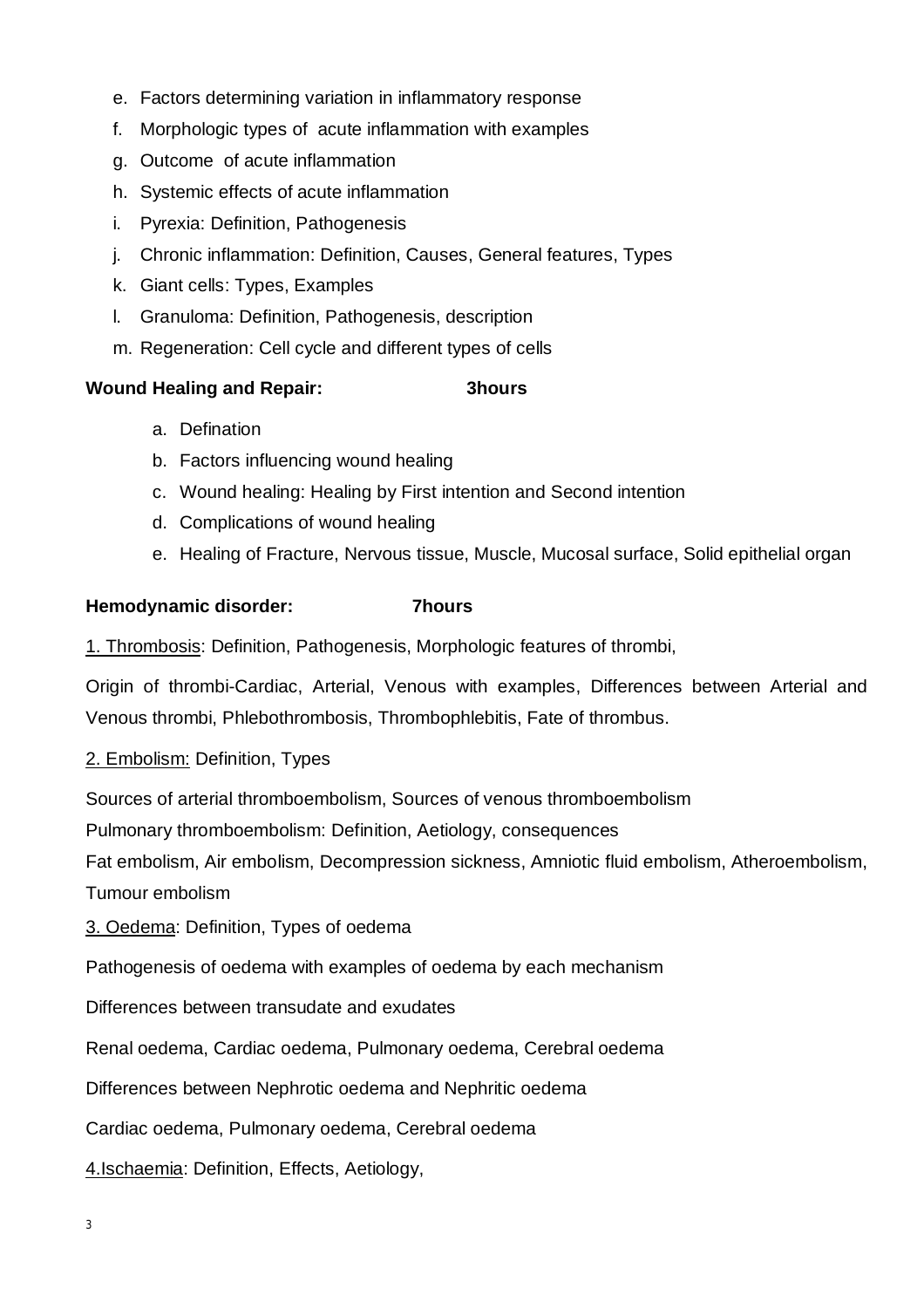Factors determining severity of ischaemic injury

5.Haemorrhage: Definition, Aetiology, Effect of haemorrhage

6. Shock: Definition ,Classification and Aetiology ,General pathogenesis of shock

Stages of shock: Pathogenesis, effects Clinical features of shock Complications of shock Morphologic features of shock in organs

7. Hyperaemia: Active hyperaemia: Definition, Examples

Passive hyperaemia: Local venous congestion, Systemic venous congestion

Morphology of CVC of organs: Liver, Lungs, Spleen, Kidney Infarction: Definition, Aetiology, Types Pathogenesis of process of infarction

Gross and microscopic appearance of infarcts in different organs

#### **Disorders of metabolism: 3hours**

- i. Disorders of bilirubin metabolism
- ii. Disorders of calcium metabolism
- iii. Disorder of purine metabolism
- iv. Disorders of carbohydrate metabolism
- v. Disorders of lipid metabolism

#### **Amyloidosis** : **2hours**

Definition, Classification, Pathogenesis of amyloidosis

#### **Disorders of pigmentation: 2hours**

List of endogenous pigments and exogenous pigments, Disorders of melanin pigmentation , Inhaled pigments, Ingested pigments, Injected pigments Haemosiderosis, Porphyrias

#### **Neoplasia**: **5hours**

Definition, Basic components of neoplasia, Classification of tumours

Characteristics of tumours

Differences between Benign and malignant tumours

Spread of tumours: Local invasion

Metastasis: List routes of metastasis

Grading of cancer & Staging of cancer

Carcinogenesis: Basic concept of molecular pathogenesis of cancer

Carcinogens; physical, chemical, viral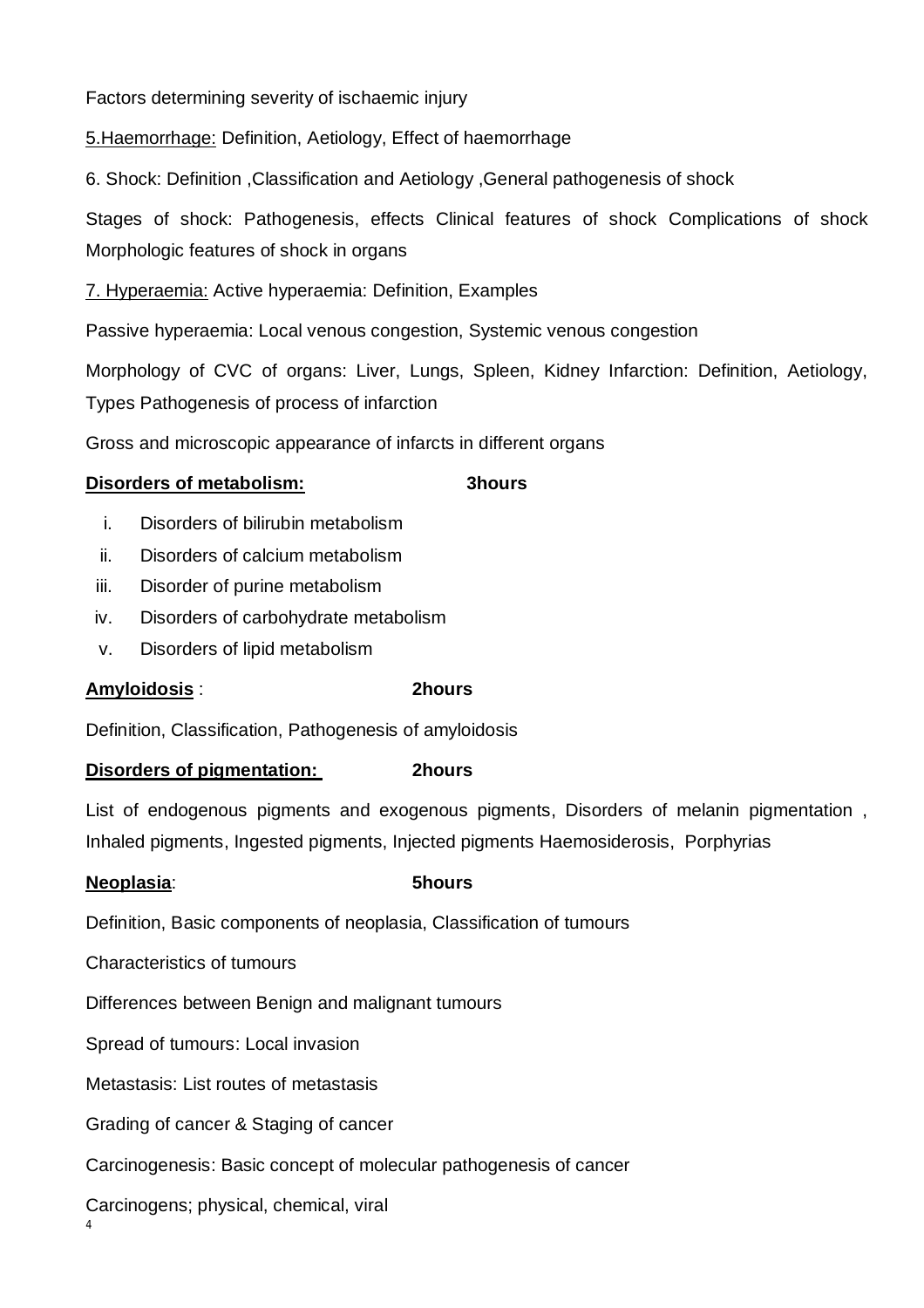#### **Infection: 2hours**

Definition, Sources, Aetiology, Routes of transmission, Common hospital acquired infections

#### **Immunity: 7hours**

Cells of immune system

Development of immune system

T cells and Cell mediated immunity

B cells and Humoral immunity ;The complement system

Antigen: Definition, Types,Antigenic determinant: Factors determining antigenicity

Antibody: Definition, Functions

Immunoglobulin: Definition, Classes, Functions

Antigen-antibody reactions

Characteristics of Ag-Ab reaction

Precipitation reactions; Agglutination reactions

Hypersensitivity: Definition, Types, Mechanism of types of Hypersensitivity Reaction Immunodeficiency diseases: Definition, Types Primary immunodeficiency,Secondary immunodeficiency

Autoimmunity; Transplantation

Blood group antigens & Blood transfusion reactions

#### **Hyperlipidaemia and lipidosis: 1hour**

Major classes of lipoproteins and their role Major classes of lipoproteins and their role Major classes of lipoproteins and their role

**SYSTEMIC PATHOLOGY:** All Systemic topics should be Studied With Respect To Definition, Types, Aetiopathogenesis, Pathological Findings, Clinical Features, Laboratory Diagnosis & **Complications** 

#### **Mal-nutrition and deficiency diseases: 2hours**

Protein-Energy Malnutrition: Definition

Conditions resulting from vitamin deficiencies

Contrasting features of Kwashiokar and Marasmus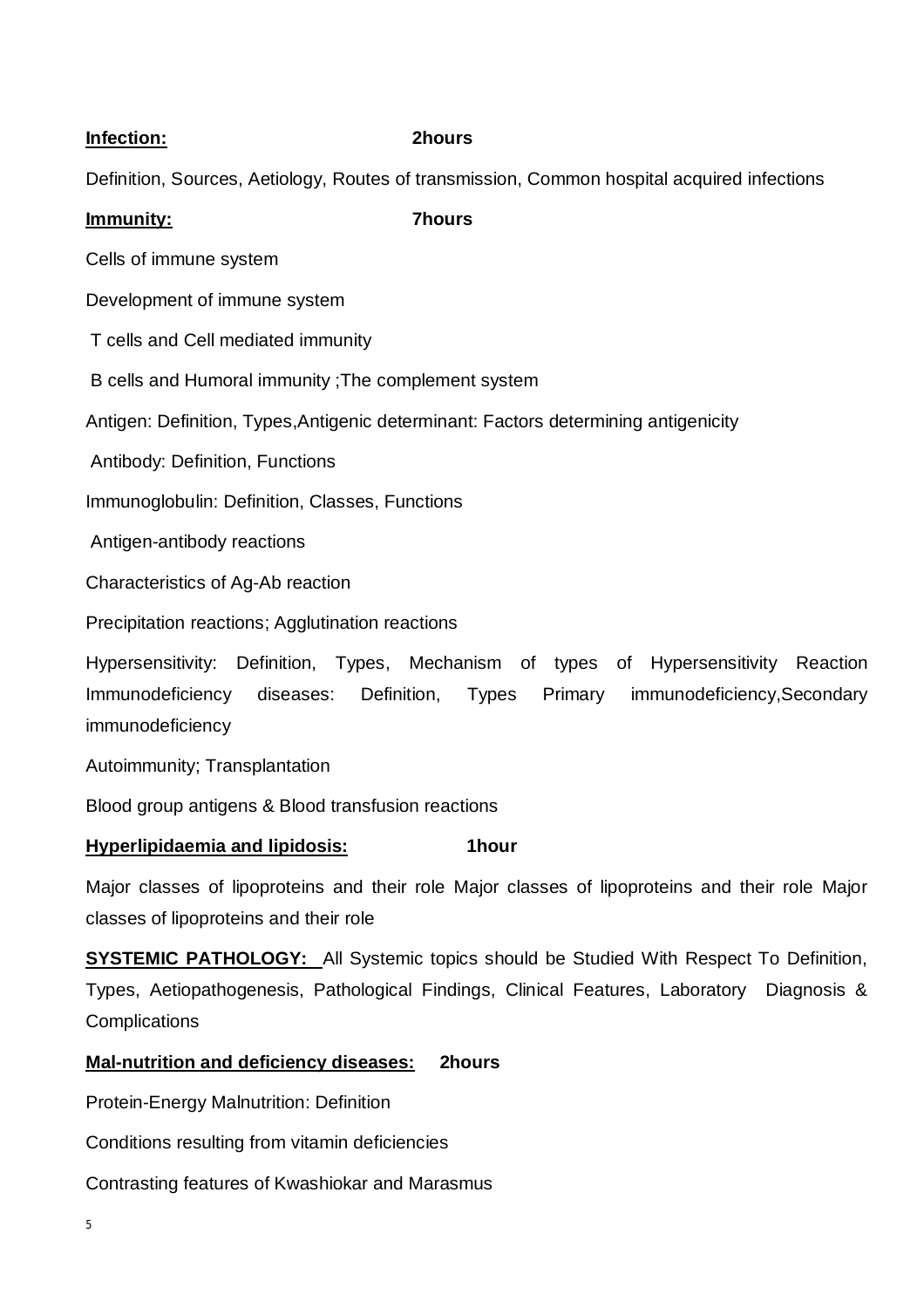#### **Diseases of cardiovascular system: 10 hours**

- Heart failure
- Ischaemic heart disease
- Rheumatic fever
- Valvular Heart Disease
- Bacterial endocarditis
- Pericarditis: Definition, Classification
- **Cardiomyopathy**

## **Diseases of blood vessels and lymphatics: 3hours**

- **Atherosclerosis**
- Varicosities
- **Thrombophlebitis**
- Lymphangitis &Lymphoedema
- Aneurysms

# **Diseases of kidney and lower urinary tract: 13 hours**

- Acute renal failure
- Chronic renal failure
- Glomerular diseases
- Acute nephritic syndrome and Nephrotic syndrome
- Acute pyelonephritis
- Renal vascular diseases: Hypertension
- **Nephrolithiasis**
- Chronic pyelonephritis
- Acute tubular necrosis
- Hypertension

#### **Diseases of male reproductive system and prostate: 2hours**

Definitions of Orchitis, Epididymitis, Balanoposthitis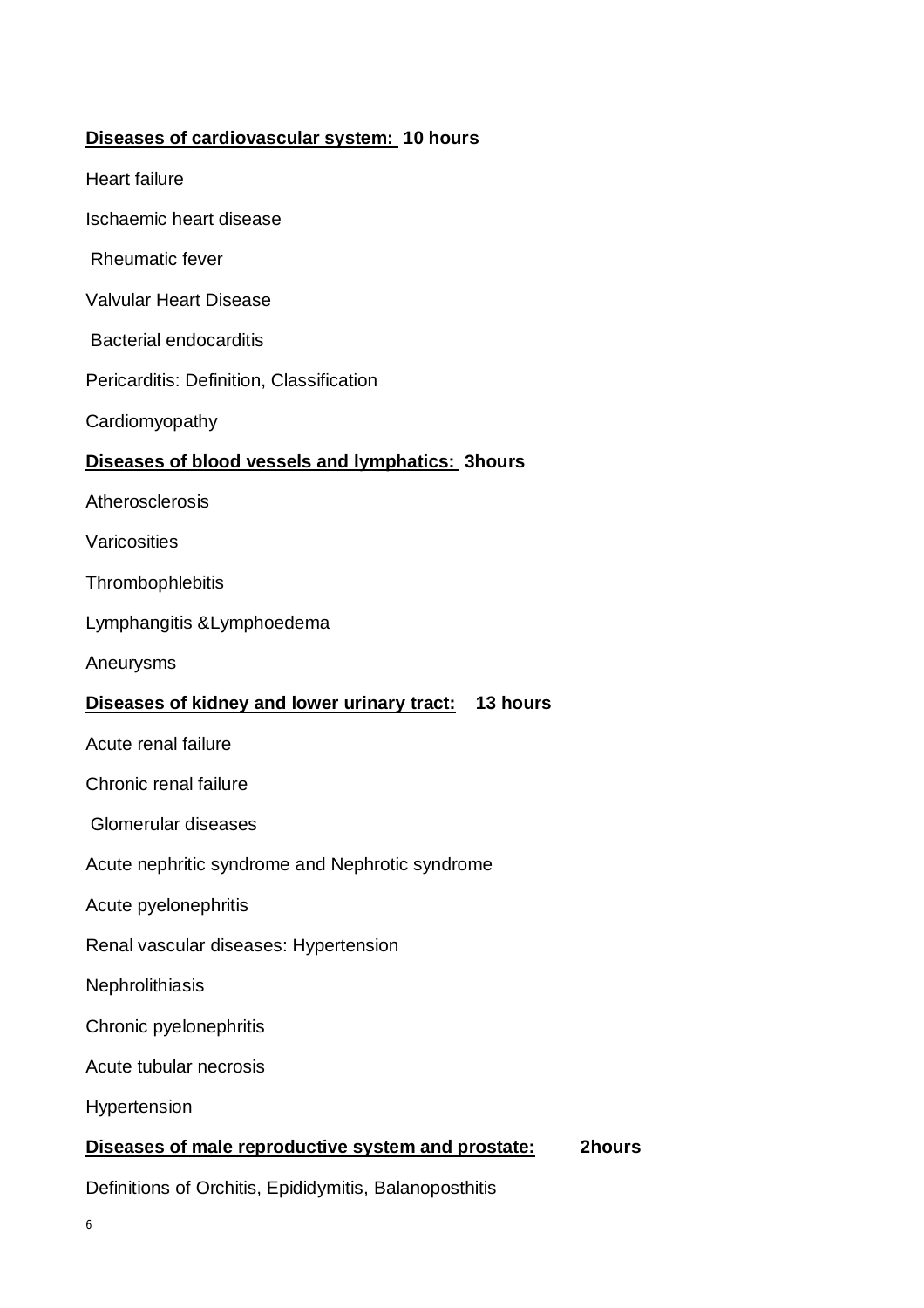#### Prostatitis: Definition, Types

#### **Diseases of the female genitalia and breast: 2hours**

Bartholin's adenitis,Vaginitis, Cervicitis, Salpingitis, Pelvic Inflammatory Disease

Acute mastitis and Breast abscess-pathogenesis

Endometritis and Myometritis: Types and Causes

Fibroadenoma: Morphology

#### **Diseases of Eye, ENT and Neck 2hours**

Definition of Stye, Chalazion, Endophthalmitis, Conjunctivitis

Ear: Otitis media-Definition, Types

Definitions of Acute rhinitis, Allergic rhinitis, Sinusitis, Tonsillitis, Quinsy.

#### **Diseases of the respiratory system: 12hours**

Pneumonia:

COPD: Bronchitis, Emphysema, Bronchial asthma ,Bronchiectasis

Pleuritis or pleurisy

Acute respiratory distress syndrome.

Restrictive Lung Disease: Pneumoconiosis

Hydrothorax, Haemothorax, Chylothorax, Pneumothorax

Lung abscess

**Tuberculosis** 

#### **Diseases of oral cavity and salivary glands** 1hours

Stomatitis ; Glossitis; Sialadenitis

#### **Diseases of G.I system: 7hours**

Acute gastritis:, Chronic gastritis

Duodenal ulcer and gastric ulcer; Differences between duodenal ulcer and gastric ulcer in terms of pathologic changes, clinical features

Enterocolitis: Mal absorption Syndrome.

**Appendicitis** 

Intestinal obstruction: Intussusception,Volvulus

Inflammatory Bowel disease: Distinguishing features of Crohn's disease and Ulcerative Colitis in terms of pathologic changes

Ca Colon

7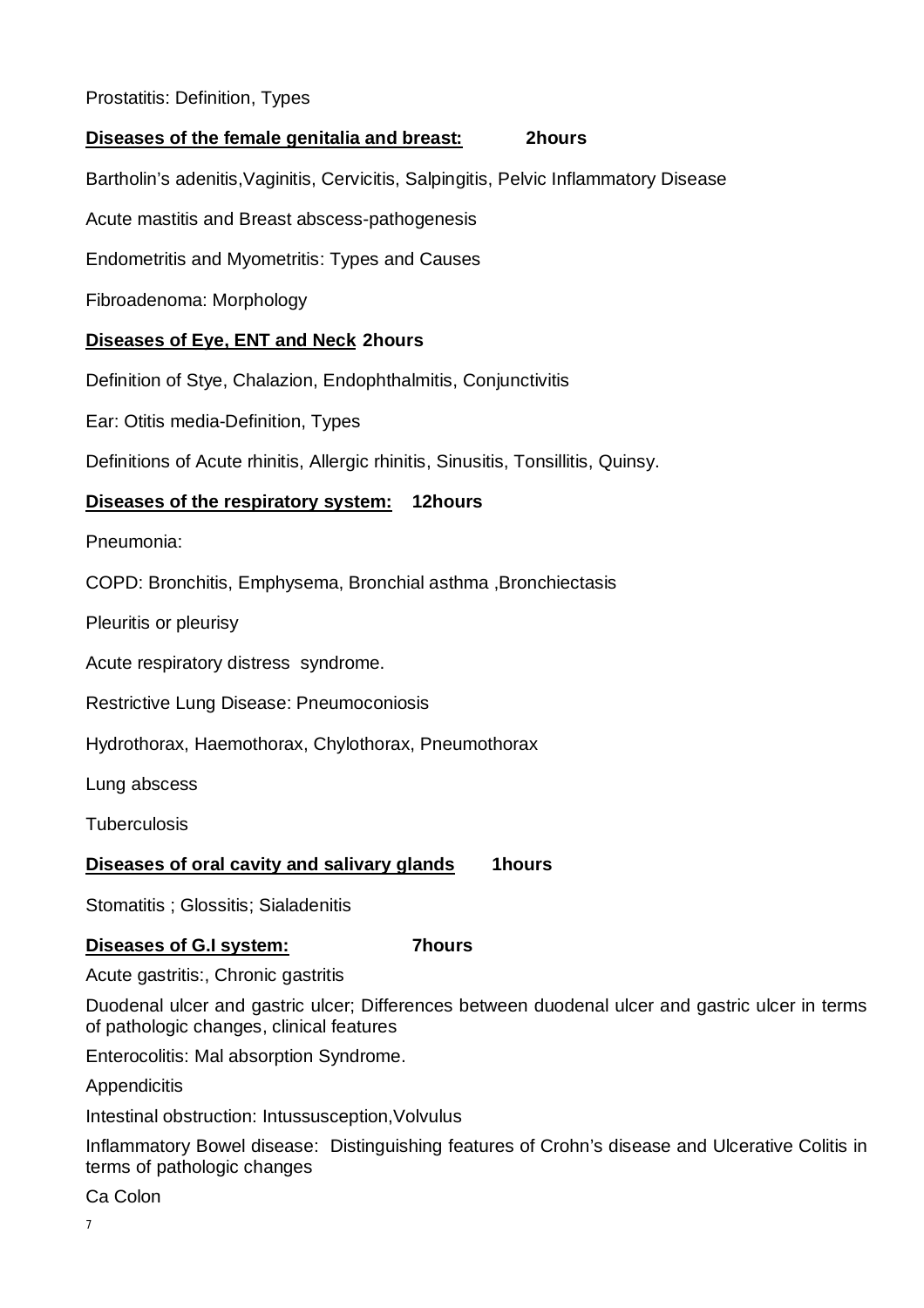| Peritonitis                                                                                                                                                  |               |
|--------------------------------------------------------------------------------------------------------------------------------------------------------------|---------------|
| Diseases of liver, gall bladder and biliary ducts:                                                                                                           | 5hours        |
| Hepatitis: Acute, chronic                                                                                                                                    |               |
| Jaundice                                                                                                                                                     |               |
| Alcoholic liver disease: Outline of ethanol metabolism                                                                                                       |               |
| Cholecystitis                                                                                                                                                |               |
| Portal venous obstruction                                                                                                                                    |               |
| <b>Cirrhosis of Liver</b>                                                                                                                                    |               |
| Diseases of pancreas [including diabetes mellitus]                                                                                                           | <b>3hours</b> |
| Acute and chronic pancreatitis                                                                                                                               |               |
| Diabetes mellitus,                                                                                                                                           |               |
| Complications of diabetes mellitus                                                                                                                           |               |
| Diseases of haemopoetic system, bone marrow and blood                                                                                                        | 13hours       |
| Anaemia: Iron deficiency anaemia, Sideroblastic anaemia, Megaloblastic anaemia, Pernicious<br>anaemia, Haemolytic anaemia, Aplastic anaemia, G6Pd defeciency |               |
| Haemoglobinopathies: Sickle cell anaemia, Thalassaemia                                                                                                       |               |
| Leucocytosis, Leucopenia, Leukaemias                                                                                                                         |               |
| Lymphomas (Hodgekin's and Non Hodgekin's Lymphoma)                                                                                                           |               |
| <b>Infectious Mononucleosis</b>                                                                                                                              |               |
| Bleeding Disorders: Thrombocytopenia. ITP, DIC, TTP                                                                                                          |               |
| Laboratory evaluation of Anaemias, leukaemias, Thrombocytopenia                                                                                              |               |
| <b>Diseases of glands</b><br>2hours                                                                                                                          |               |
| Goiter: Hyperthyroidism, Hypothyroidism                                                                                                                      |               |
| <b>Thyroiditis</b>                                                                                                                                           |               |
| Diseases of the skin, soft tissue and nervous system                                                                                                         | 2hours        |
| Dermatoses                                                                                                                                                   |               |
| Meningitis                                                                                                                                                   |               |
| Bacterial and viral encephalitis                                                                                                                             |               |
| 1hours<br><b>Leprosy</b>                                                                                                                                     |               |
| <b>Clinical Pathology:</b><br>10 hours                                                                                                                       |               |
| <b>Microbiology</b><br>25 hours                                                                                                                              |               |
| <b>General Topics</b>                                                                                                                                        |               |

Introduction: Differentiating features of eukaryotes and prokaryotes History and scope of medical microbiology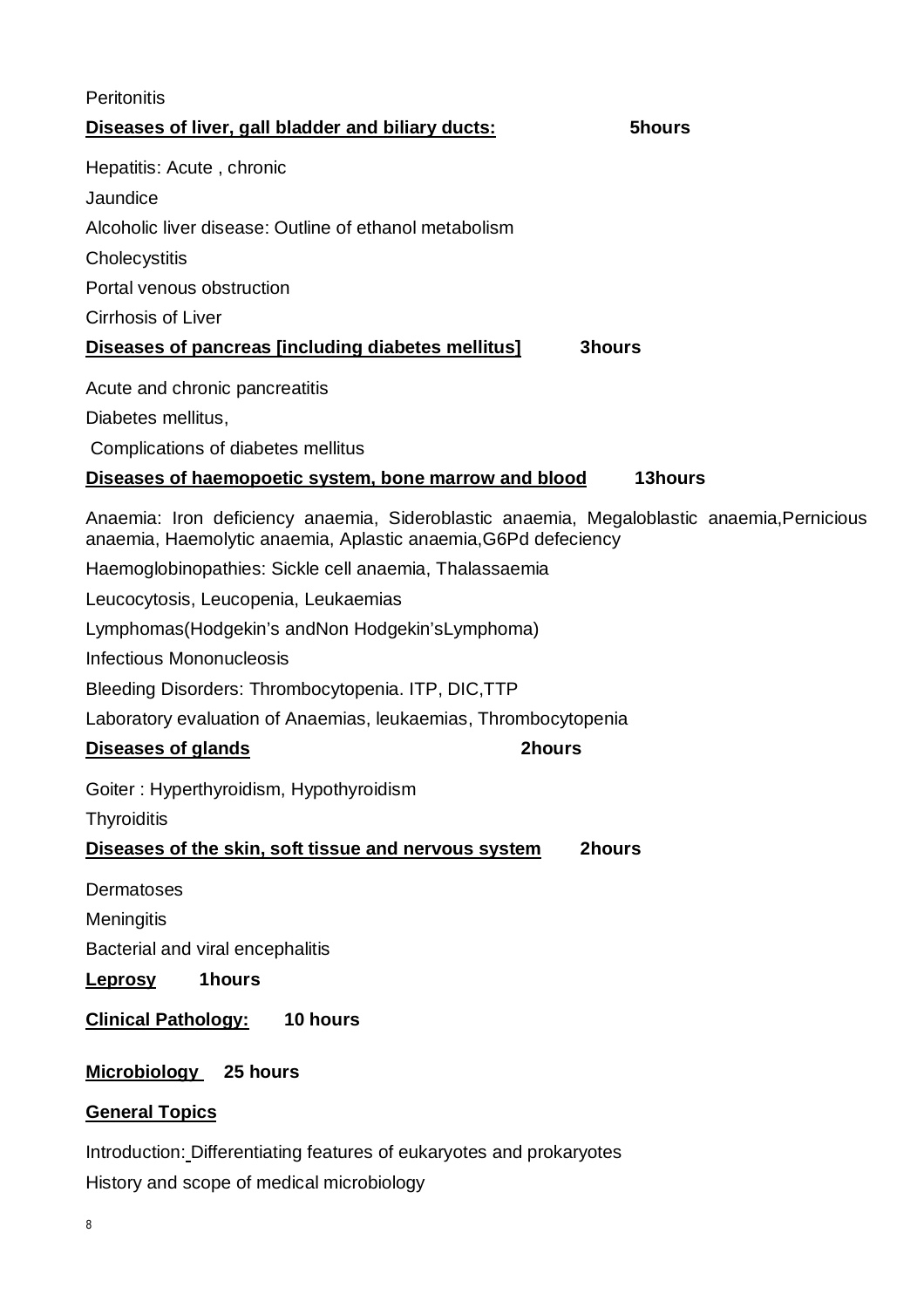Normal bacterial flora: Anatomical location and role of normal bacterial flora

## Pathogenicity of micro-organisms *As per the bacteria listed in bacteriology component in the same syllabus*

Diagnostic microbiology: Differential staining-Procedures, Principles, Culture Media

# **Bacteriology**

# **1. Bacterial structure, growth and metabolism:** Definition, classification, Structure

Bacterial spores: Definition, Shape and position of spores

Growth requirements of bacteria

Bacterial growth: Generation time, Bacterial count

Differences between gram positive and gram negative cell wall

- **2. Bacterial genetics and bacteriophage:** Definition of genes, codon, plasmids, **Conjugation**
- **3. Identification and cultivation of bacteria:** Culture media: Definition, Types, examples
- **4. Gram positive aerobic and facultative anaerobic cocci:** Streptococcus pyogenes: Staphylococcus aureus: Pneumococcus
- **5. Gram positive anaerobic cocci:** Peptostreptococci
- **6. Gram negative aerobic cocci** :Neisseria meningitides, Neisseria gonorrhea and Moraxella ,Kingella
- **7. Gram positive aerobic bacilli:** Corynebacterium , Mycobacterium tuberculosis Mycobacterium leprae: Shigella ,Salmonella, Escherechia coli
- **8.** Gram positive anaerobic bacilli: Clostridium Lactobacillus
- **9.** Gram negative anaerobic bacilli: Bacteroides fragilis, Fusobacterium
- **10.** Others like: Vibrio cholera, Yersinia pestis, Treponema pallidum:, Leptospira interrogans

Mycoplasma pneumonia, Rickettsiae prowazekii, Chlamydiae ,Pasteurella

# **Fungi and Parasites**

# **A)Fungi: 3hours**

Fungi: Classification: True pathogens & opportunistic Pathogen

# **B) Parasites 20 hours**

a) Protozoa: Entamoeba histolytica, Giardia intestinalis:, Crytosporodium parvum,Trichomonas vaginalis,Toxoplasma gondii, Trypanosoma species, plasmodium, Leishmania donovani.

b) Helminths:

Cestodes: Taenia saginata and Taenia solium, Echinococcus granulosus

Trematodes (flukes): Schistosoma haematobium Schistosoma mansoni, Paragonimus westermani:

 Nematodes: Ancylostoma duodenale, Ascaris lumbricoides, Enterobius vermicularis, Wuchereria Bancroft, Trichuris trichiura, Dracunculus Medenensis

# **c) Virology: 10 hours**

- 1. Introduction
- 2. General properties of viruses
- 3. Classification of DNA and RNA viruses
- 4. Morphology and replication of viruses
- **5. DNA viruses:**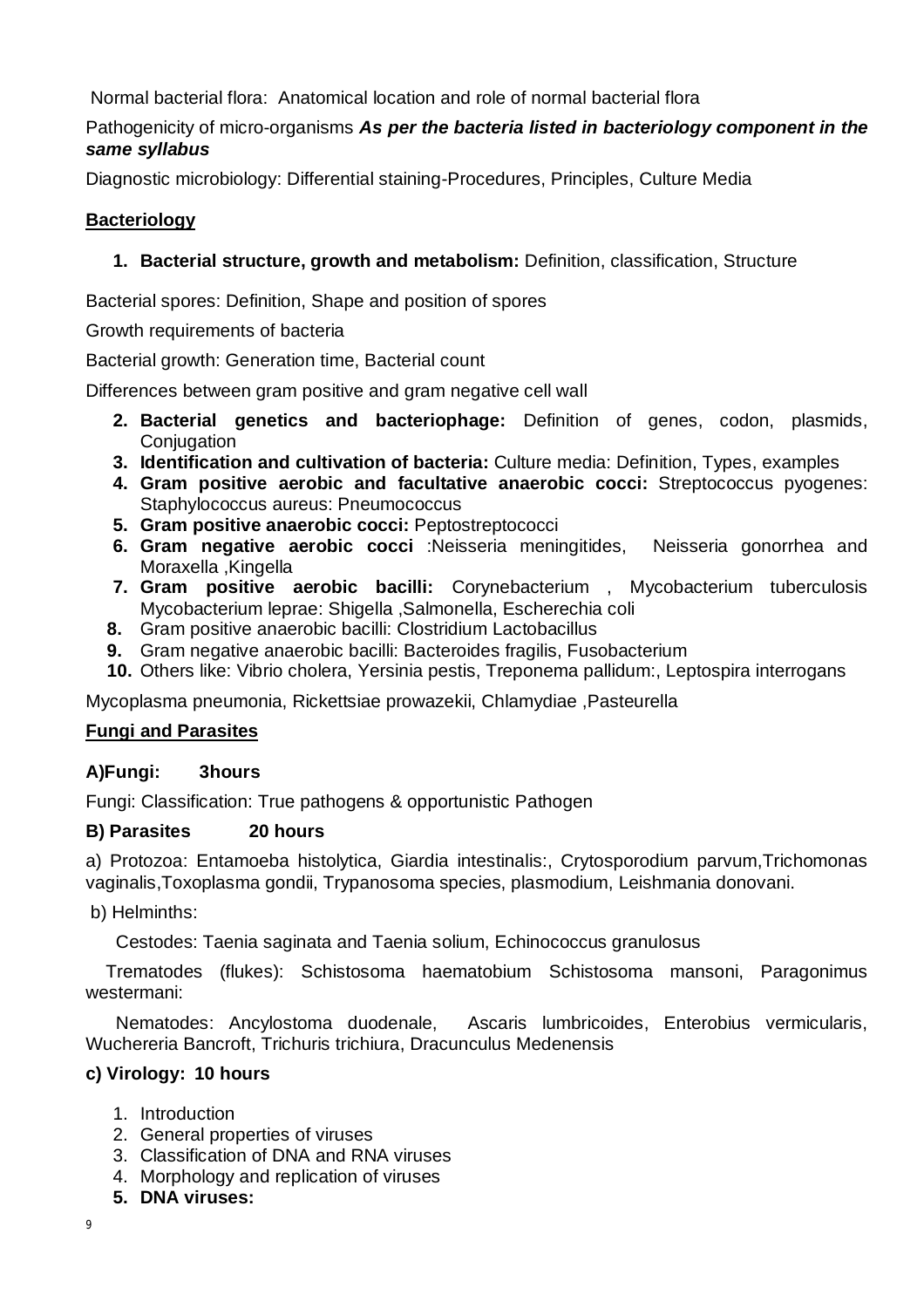- i. Parvo virus
- ii. Herpes virus,Varicella virus, CMV,EBV
- iii. Hepadna virus(Hepatitis Virus)
- iv. Papova virus
- v. Adeno virus
- vi. Pox virus-Variola virus, Vaccinia virus, Molluscum Contagiosum

#### 6. **RNA virus**:

- a. Orthomyxo virus: Entero virus, Rhino virus, hepato virus
- b. Paramyxovirus: Rubeola, Mumps virus, Influenza virus
- c. Rhabdo virus
- d. Rubella virus
- e. Corona virus
- f. Yellow fever Virus
- g. Retro virus
- h. Dengue virus, Chikungunya virus
- i. **Miscellaneous virus:** Arena virus, Rota virus , Bacteriophages

#### **Clinical microbiology: 2hours**

- i. Clinically important micro-organisms
- ii. Immunoprophylaxis: Vaccines,Examples for Bacterial &Viral vaccines
- iii. Antibiotic sensitivity test(ABST)

#### **Diagnostic procedures in microbiology: 1hours**

- i. Examination of blood and stool
- ii. Immunological examination
- iii. Culture methods
- iv. Animal inoculation

#### **Infection and Disease: 4hours**

- 1. Pathogenicity, mechanism and control, sources
- 2. Disinfection and Sterilisation:
	- a. Definition of terms ,
	- b. List of agents of sterilization,
	- c. Flaming, Pasteurization,
	- d. Uses of UV radiation and Ionizing radiation in sterilization
	- e. Characteristics of disinfectant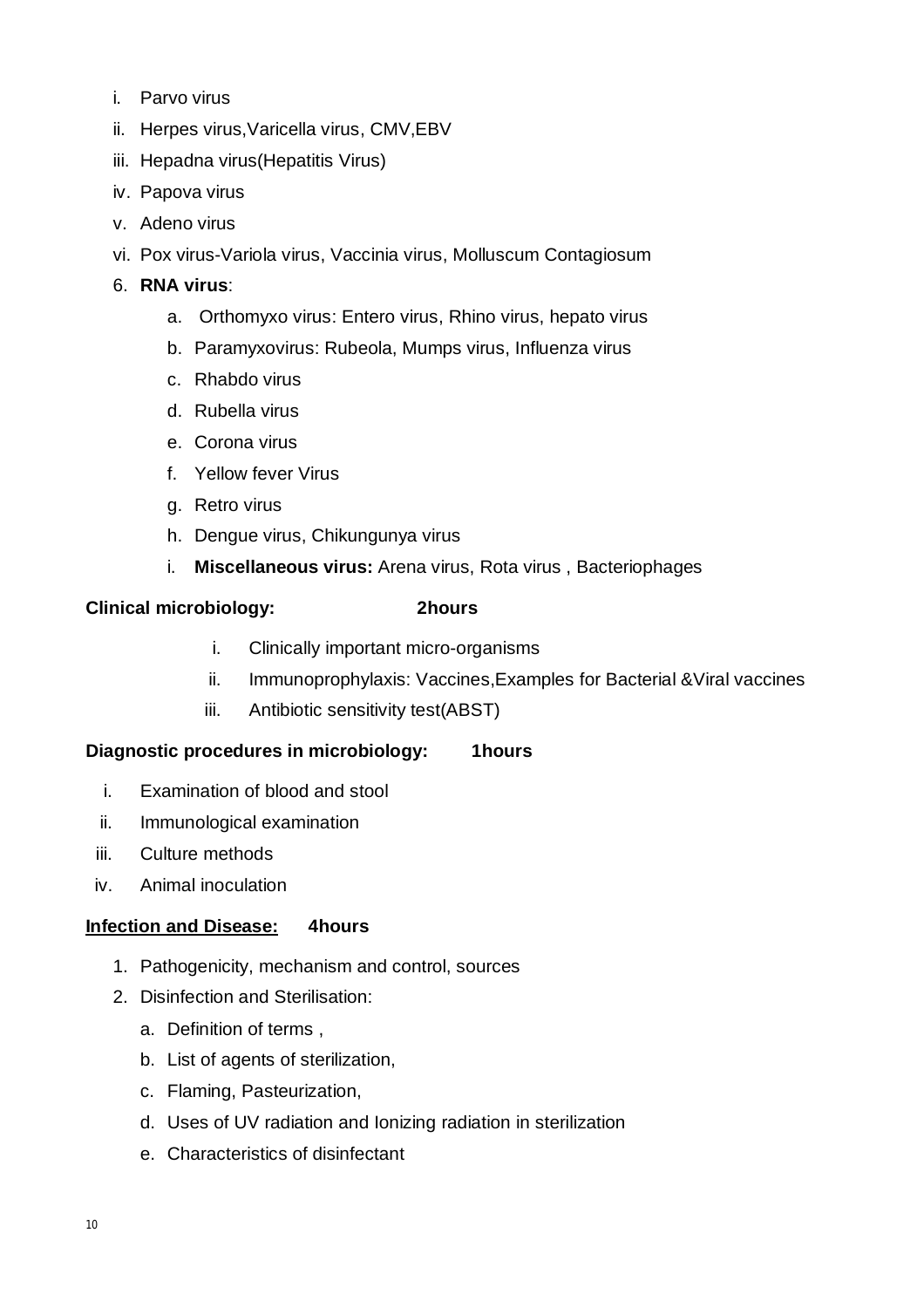- f. Uses of phenol derivatives, Methyl alcohol, Iodine, Chlorine, Formaldehyde, Glutaraldehyde, Ethylene oxide
- g. Hot air oven
- h. Autoclave
- i. Types of filters, Uses of filtration
- 3. Microbial pathogenicity
- 4. Antimicrobial Chemotherapy

# **Practicals**

# **Competencies at the end of practicals in pathology and microbiology:**

- Use and handle microscope for methodical focusing
- Recognise importance of chemical laboratory hazards and safety measures in laboratory practice
- Perform laboratory procedures accurately with logical interpretation of results
- Interpret the laboratory results in relation to the signs and symptoms
- Indicate the probable morbidity status in the context of laboratory report

# **Objectives:**

At the end of the course in pathology, the student will be able to:

- Collect and store specimens for various pathological tests
- Perform with accuracy and reliability basic haematological estimations
- Perform complete urine examination
- Interpret abnormal laboratory values of common diseases
- **Practicals : 80 hours(including Tutorials and Seminar)**
	- 1. Use of microscope
	- 2. Clinical pathology:
		- i. Estimation of Haemoglobin
		- ii. Blood grouping, ESR
		- iii. TC-RBC,WBC
		- iv. Differential count
		- v. Bleeding time & Clotting time
	- 3. Urine examination: Physical, Chemical, Microscopic properties,Quantity of albumin, sugar ,blood.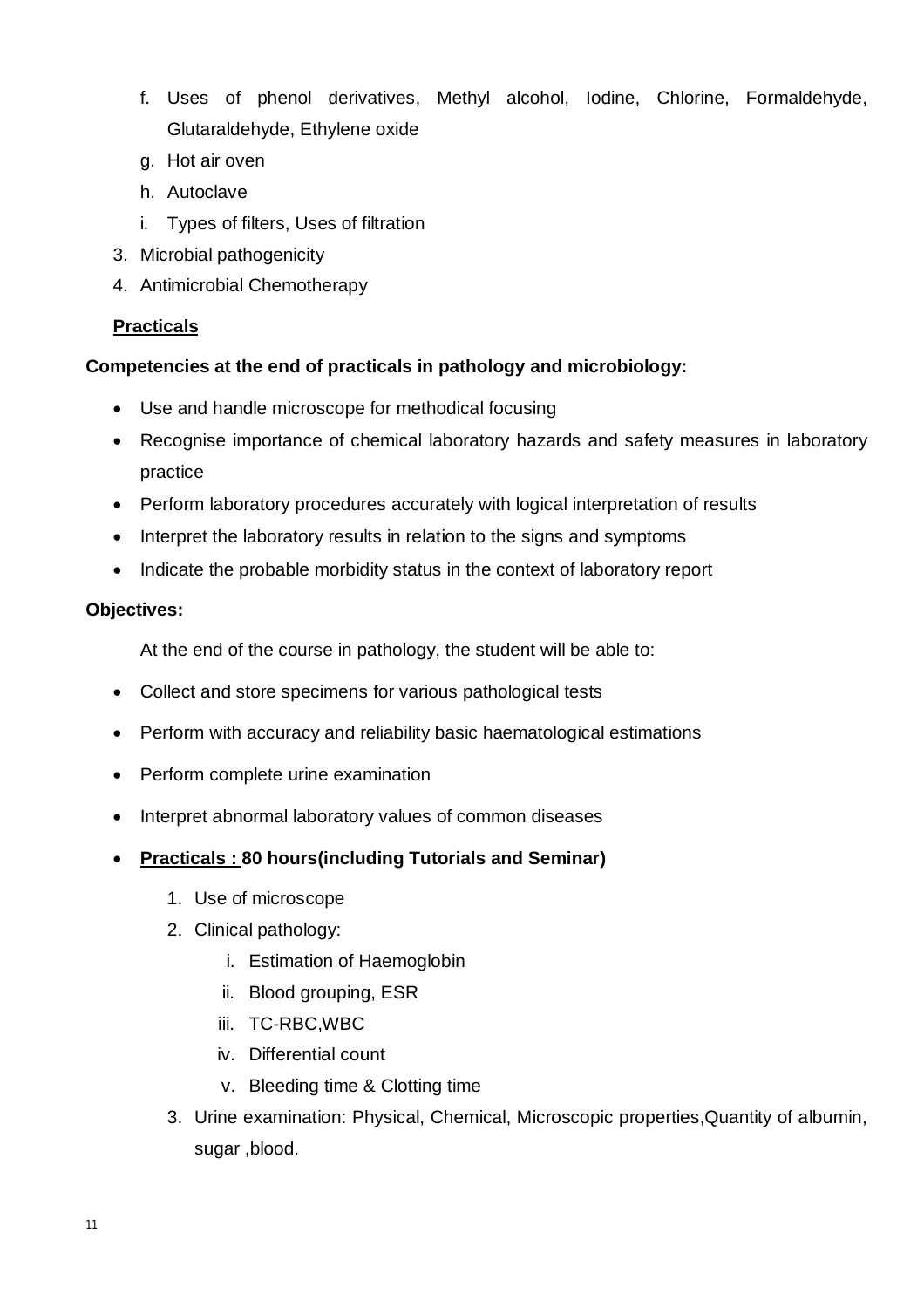- 4. Examination of Faeces: Physical, chemical(occultblood) and Microscopic for ova and protozoa,
- 5. Methods of Sterlisation, Preparation of Media, Staining(Gram & Acid fast), motility preparation.
- 6. Widal test Demonstration
- 7. Exposure to latest Equipments:autoanalyser,Glucometer etc
- 8. Histopathology:

 (a)Demonstration of common slides from each system: study includes Identification &Description

 (b)Demonstration of gross pathological specimens: study includes Identification &Description

 (c)Practical or clinical demonstration of histopathological techniques:fixation & embedding

 (d) Sectioning, staining by common dyes and stains, Frozen section and its importance

(e)Electron microscopy & Phase contrast microscopy

9. Instruments: study includes Identification, Description & Uses.

Incubator ,Hot air oven, Autoclave, Petridish, pH comparator, NIH swab, Fine biopsy needles, ESR tubes and stand, Haemometers, Haemocytometers, Water bath, Urinometer, Albuminometer,Medias etc

# **Practical including vivo voce or oral**

2.1.Marks 100

2.2.Distribution of marks

| 1 <sub>1</sub> | Haematology                 |         | <b>Marks</b>       |
|----------------|-----------------------------|---------|--------------------|
| a.             | Haemoglobin estimation      | Any one | 5 <sub>marks</sub> |
| b.             | <b>WBC count</b>            |         |                    |
| C.             | <b>RBC</b> count            |         |                    |
| d.             | Differential count          |         |                    |
| e              | Blood group/BT/CT           |         |                    |
| 2.             | <b>Examination of urine</b> |         |                    |
|                | Physical properties         | Any one | 5marks             |
|                | Chemical properties:        |         |                    |
|                | i.<br>Albumin               |         |                    |
|                | ii.<br><b>Blood</b>         |         |                    |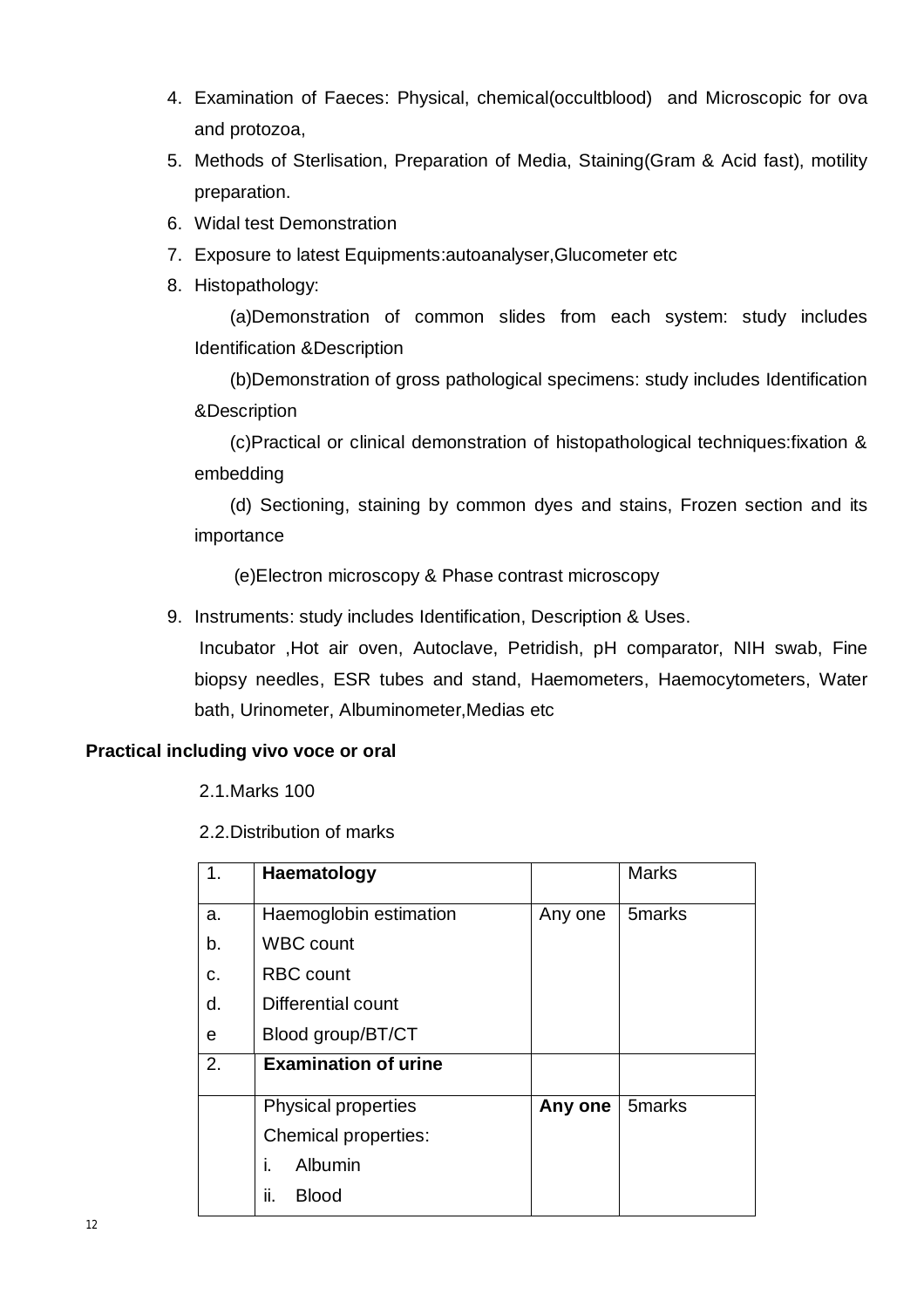|                  | iii.<br>Glucose                                                                                                                                                                                                                                         |             |                       |
|------------------|---------------------------------------------------------------------------------------------------------------------------------------------------------------------------------------------------------------------------------------------------------|-------------|-----------------------|
|                  | iv. Bile pigments                                                                                                                                                                                                                                       |             |                       |
|                  | v. Bile salts                                                                                                                                                                                                                                           |             |                       |
| 3.               | <b>Microbiology</b><br>and<br>Parasitology                                                                                                                                                                                                              |             |                       |
|                  | i.<br>Gram staining                                                                                                                                                                                                                                     | Any one     | 5 <sub>marks</sub>    |
|                  | ii.<br>Acid fast staining                                                                                                                                                                                                                               |             |                       |
| $\overline{4}$ . | <b>Spotting</b>                                                                                                                                                                                                                                         |             |                       |
|                  | Incubator , Hot air oven,<br>i. I<br>Autoclave, Petridish, ,<br><b>NIH</b><br>swab, Fine biopsy needles,<br>ESR<br>tubes<br>and<br>stand,<br>Haemometers,<br>Haemocytometers, Urinometer,<br>Albuminometer<br>ii. Medias<br>iii. Pathological specimens | Any<br>Four | $\overline{20}$ marks |
| 5.               | Histopathological slides                                                                                                                                                                                                                                | Any two     | 10 marks              |
| 6.               | Journal or Practical record                                                                                                                                                                                                                             |             | 5 <sub>marks</sub>    |
| 7.               | Viva voce (oral)                                                                                                                                                                                                                                        |             | 50 marks              |
|                  | Including 5 marks<br>for<br>interpretation<br><b>of</b><br>routine<br>pathological reports                                                                                                                                                              |             |                       |

# **FORENSIC MEDICINE AND TOXICOLLOGY**

#### **INSTRUCTIONS**

- a) Medico legal examination in the statutory duty of every registered medical practitioner, whether he is in private practice or engaged in Government sector and in the present scenario of growing consumerism in the medical practice, the teaching of Forensic Medicine and Toxicology to the students is highly essential.
- b) This learning shall enable the students to be well informed about medico legal responsibility in the medical practice and he shall also be able to make observations and infer conclusions by logical deductions to set enquire on the right track in criminal matters and connected medico legal problems.
- c) The students shall also require knowledge of laws in relation to medical practice, medical negligence and codes of medical ethics and they shall also be capable of identification, diagnosis and treatment of the common poisonings in their acute and chronic state and also dealing with their medico legal aspects.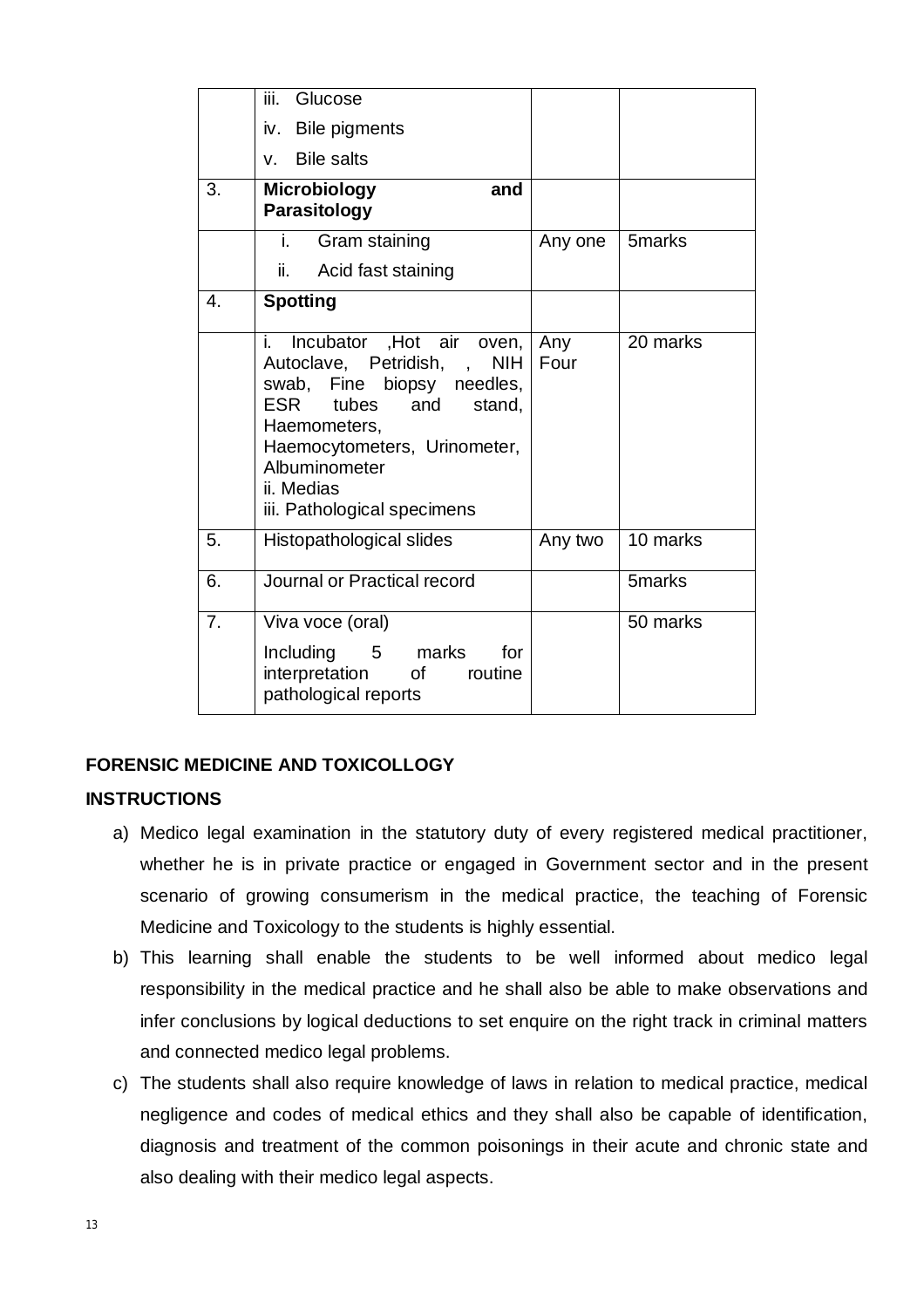d) For such purposes, students shall be taken to visit district courts and hospitals to observe court proceedings and post-mortem as per Annexure 'B'.

#### **GENERAL OBJECTIVES**

*At the end of this course in the Forensic medicine & Toxicology students will be able to*

- Describe the medico legal framework in our country so as to relate the duties and responsibilities of homeopathic practitioner in this context.
- Demonstrate basic knowledge of relevant sections of penal code.
- Demonstrate awareness of inquest, legal and court procedures applicable to medico-legal and medical practice.
- Identify the medico-legal cases, carryout medical examination in such cases and prepare medico-legal report as per the legal provisions.
- Demonstrate awareness of code of ethics, duties & rights of medical practitioner, duties towards patients, society, punishment on violation of code of ethics, various forms of medical negligence, duties towards his / her professional colleagues.
- Diagnose the cases of acute & chronic poisoning and carry out medico legal duties

#### **FORENSIC MEDICINE**

#### **SYLLABUS DISTRIBUTION**

#### **THEORY-80 HRS**

**NOTE- The topic wise distribution of minimum number of hours for lecture, demonstration, tutorial/ practical in the subject shall be followed.**

| SR.<br><b>NO</b> | <b>TOPIC</b>                                                       | <b>HRS</b> |
|------------------|--------------------------------------------------------------------|------------|
| $\mathbf{1}$     | Introduction of forensic medicine                                  | 6          |
|                  | a) Definition of FM                                                |            |
|                  | b) History of FM in India                                          |            |
|                  | c) Medical ethics and etiquettes                                   |            |
|                  | d) Duties of registered medical practitioner in medico legal cases |            |
|                  | CCH act, Clinical establishment ACT, Workmen compensation          |            |
|                  | <b>ACT, Consumer Protection ACT</b>                                |            |
| 2                | <b>Legal procedures</b>                                            | 4          |
|                  | a) Inquests, courts in India and Legal procedures                  |            |
|                  | b) Medical evidences in courts, dying declaration, dying           |            |
|                  | deposition, including medical certificates and medico<br>legal     |            |
|                  | reports.                                                           |            |
| 3                | <b>Personal identification</b>                                     | 5          |
|                  | a) Determination of age and sex in living and dead, race and       |            |
|                  | religion                                                           |            |
|                  | b) Dactylography, DNA fingerprinting, footprint,                   |            |
|                  | c) Medico legal Importance of bones, scars and teeth, tattoo       |            |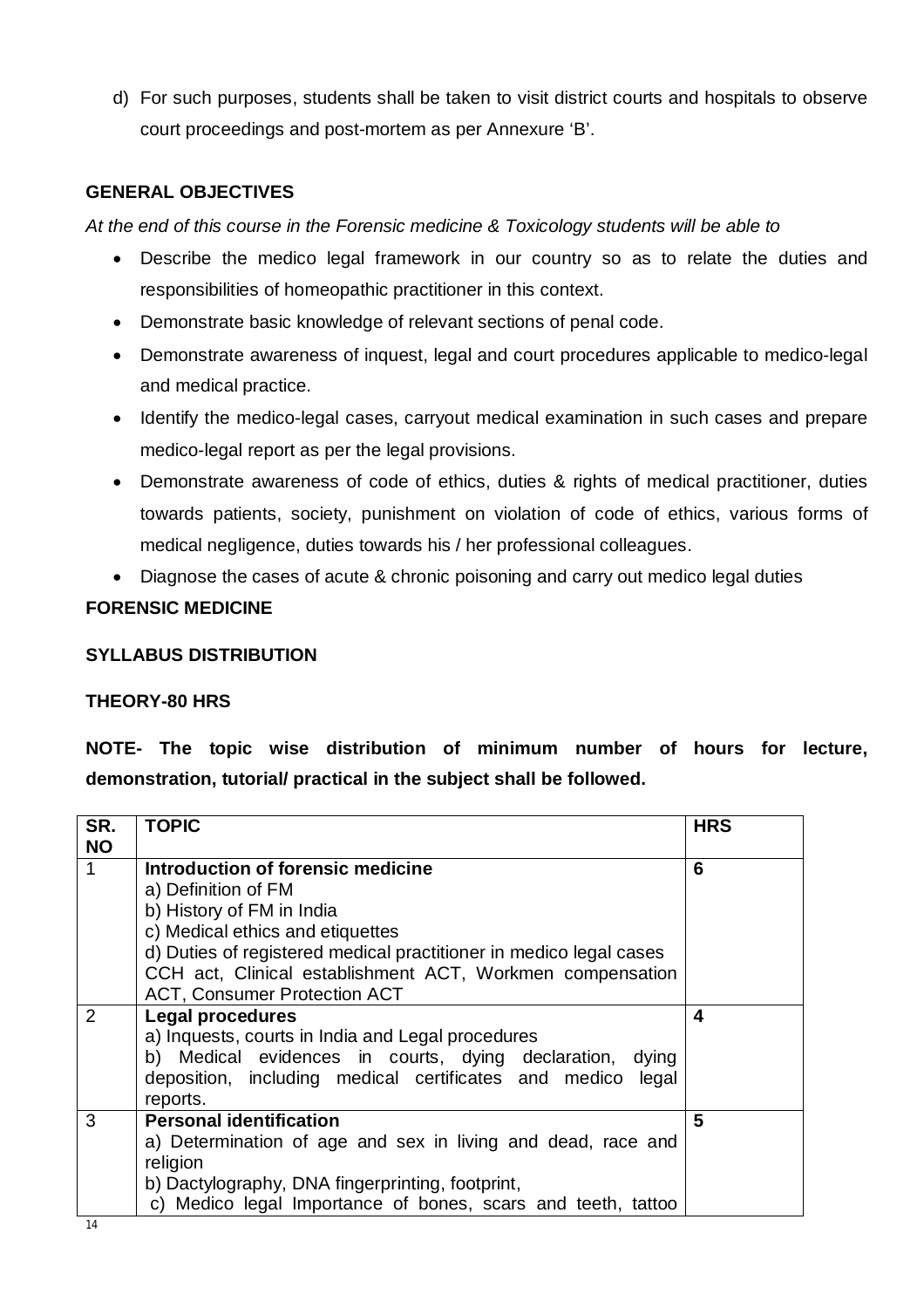|                | marks, handwriting, anthropometry,<br>d) Examination of biological stains and hair                                                                                                                                                                                 |                         |
|----------------|--------------------------------------------------------------------------------------------------------------------------------------------------------------------------------------------------------------------------------------------------------------------|-------------------------|
| $\overline{4}$ | Prohibition of Child Marriage ACT<br>Death and its medico legal importance<br>a) Types, Medico legal Importance,<br>b) Signs of death<br>c) Asphyxia-types and MLA                                                                                                 | 10                      |
| 5              | d) Death from starvation, heat and cold<br><b>Injuries - and its MLA</b><br>Mechanical. Thermal, Electrical and lightening, transportation and<br>traffic, regional, firearm and their medico legal aspect. Personal<br>Injuries ACT, Person with disabilities ACT | 8                       |
| 6              | <b>Forensic psychiatry</b><br>a) Definitions-delusion, illusion, hallucination, impulse, mania,<br>classification of insanity<br>b) Development if insanity, , admission to mental asylum<br><b>Mental health ACT</b>                                              | $\overline{\mathbf{4}}$ |
| $\overline{7}$ | PM exam.<br>a) Purpose, procedure, legal findings, Difference<br>between<br>pathological and medico legal autopsies<br>b) External and internal examination of adult, fetus and skeletal<br>remains, Exhumation<br>Transplantation of Human Organ ACT              | 3                       |
| 8              | Impotency, sterility,<br>Sterilization, Artificial Insemination                                                                                                                                                                                                    | 3                       |
| 9              | Virginity, defloration, pregnancy, delivery                                                                                                                                                                                                                        | $\overline{\mathbf{4}}$ |
| 10             | Abortion. Infanticide<br>a) Abortion- methods, complications, accidents following criminal<br>abortion, MTP and Prenatal Diagnostic technique ACT<br>b) Infant death, legal definition, battered baby syndrome, COT<br>death, legitimacy.                          | $\overline{\mathbf{4}}$ |
| 11             | Sexual offences- natural, unnatural and sexual perversions                                                                                                                                                                                                         | 4                       |
|                |                                                                                                                                                                                                                                                                    | 55                      |

# **TOXICOLOGY-THEORY**

| SR.<br><b>NO</b> | <b>TOPIC</b>                                                                                | <b>HRS</b>     |
|------------------|---------------------------------------------------------------------------------------------|----------------|
|                  | General toxicology- Drug and cosmetic ACT. Drug Control Act,<br>Drug and Magic Remedies ACT | $\mathbf{3}$   |
| 2                | Corrosives                                                                                  | $\overline{2}$ |
| 3                | Irritant- vegetable, animal,                                                                | 4              |
| $\overline{4}$   | Irritant-Inorganic poison                                                                   | $\overline{2}$ |
| 5                | Mechanical poisons                                                                          | $\mathbf{2}$   |
| 6                | Asphyxiants                                                                                 | $\overline{2}$ |
| $\overline{7}$   | <b>Neurotic</b>                                                                             | 7              |
| 8                | Cardiac                                                                                     | 3              |
|                  |                                                                                             | 25             |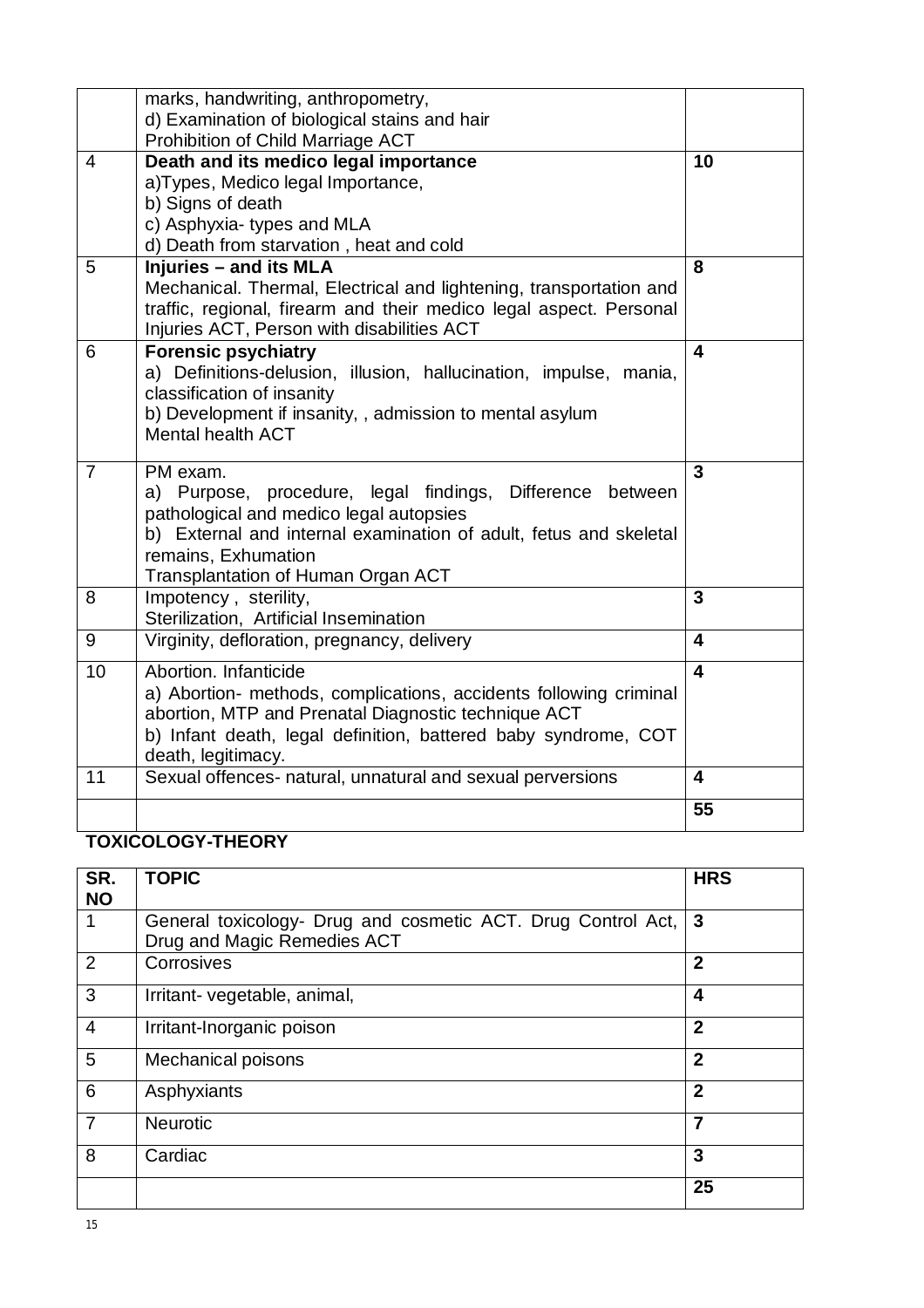# **PRACTICAL/TUTORIAL/SEMINAR/DEMONSTRATION-40 HRS**

#### **PRACTICAL/ DEMONSTRATION - 25**

| <b>SR.NO</b>   | <b>TOPIC</b>                                            | <b>HRS</b>   |
|----------------|---------------------------------------------------------|--------------|
|                | Examination of Injured and Weapon                       | 3            |
| 2              | Certificate writing                                     | 4            |
| 3              | Exam. Of stains, slides                                 |              |
| $\overline{4}$ | Estimation of age- bones, teeth n others n fingerprints | 4            |
| 5              | Model/ specimen                                         | $\mathbf{2}$ |
| 6              | Instruments                                             |              |
|                | Charts, diagrams, photographs, X-rays                   | 3            |
| 8              | Exam of Mentally ill,                                   | 2            |
| 9              | Poison demo                                             |              |
| 10             | Exam of alcoholic                                       |              |
| 11             | <b>COURT VISIT</b>                                      |              |
| 12             | <b>PM VISIT</b>                                         |              |

#### **TUTORIALS/ SEMINAR- -15- BASED ON TOPICS IN THE SYLLABUS**

- Discussion on ACTS in syllabus
- Newspapers and magazine record and discussion- events and explanation of their of medico legal importance
- Chart making and other relevant activities.

#### EXAMINATION

- 1. Theory
	- 1.1 Number of papers-01
	- 1.2 Marks-100

# 2. Practical including Viva Voce or /Oral

- 2.1 Marks-100
- 2.2 Distribution of marks Marks
	- 2.2.1. Medico legal aspect of 4 specimens 40
	- 2.2.2. Journal or practical records 10
	- 2.2.3. Viva voce(oral) 50

--------

Total 100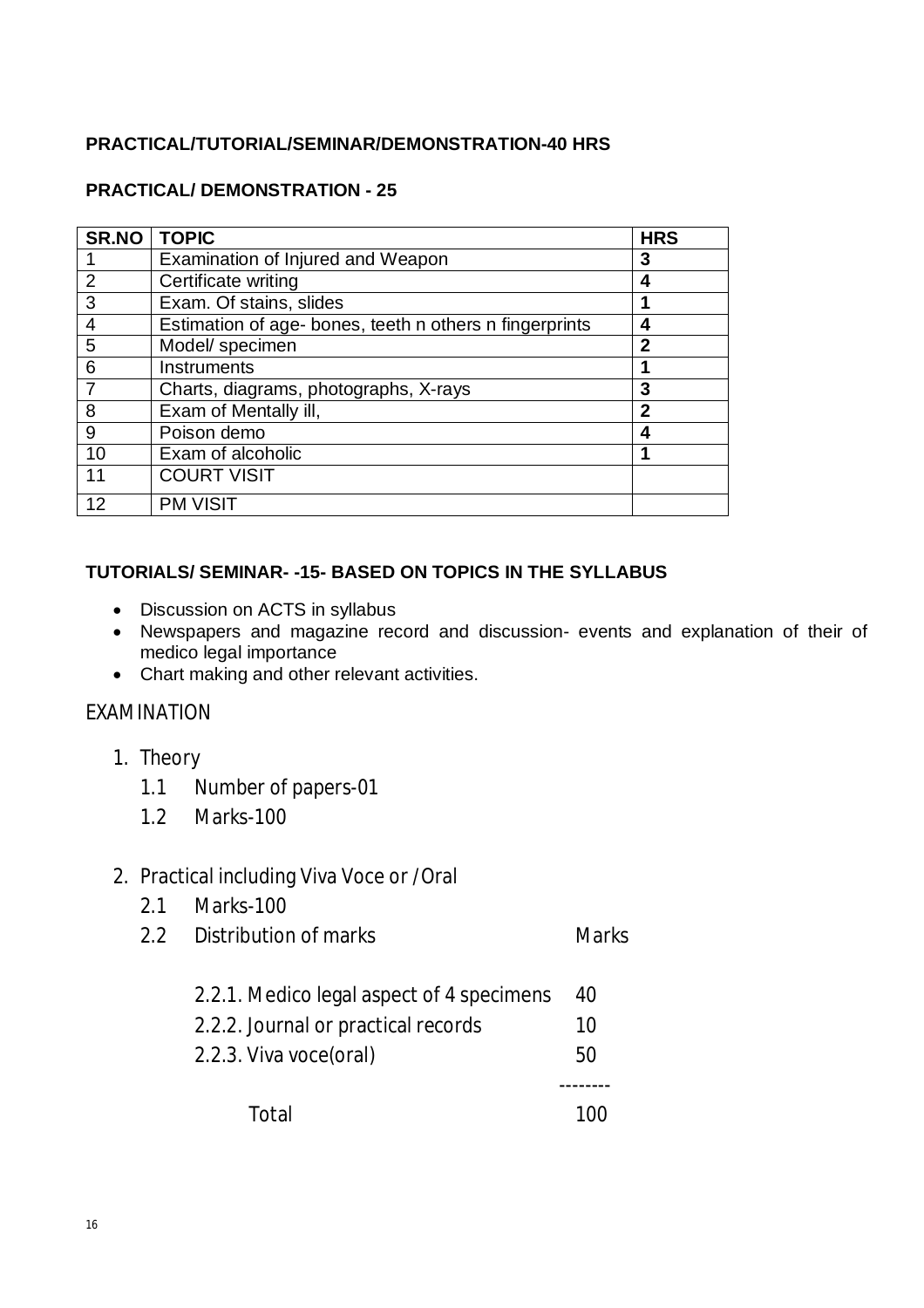# **FORENSIC MEDICINE AND TOXICOLOGY QUESTIONAIR FOR PRACTICAL/ORAL EXAMINATION FORENSIC MEDICINE**

- Write injury report./ Weapon identification and injuries caused.
- Firearm injury-weapons n related questions
- Certificate- Death/ sickness/fitness/ birth/ rape/ intoxication/ PM report
- Determination of age from bones, teeth etc.
- Fingerprints/ Anthropometry and other methods
- Calculation of time since death from signs of death
- MLA of teeth, bones, blood, nail, hair.
- Examination of hair, blood stain.

#### **TOXICOLOGY**

#### **POISONS ….**

- Neurotic
- Irritant
- Animal
- Pharmacological
- Cardiac
- Corrosive
- ANTIDOTES

Can be asked with respect to Sources/ Fatal dose and Fatal period/ Action/ Signs and symptoms/ Treatment/ PM appearance/ Diagnosis/ Medico legal aspect.

#### **HOMOEOPATHIC MATERIA MEDICA**

#### **SECOND YEAR H.M.M. SYLLABUS SCHEMA**

The II BHMS syllabus should emphasize on clinical & comparative application of HMM with the base of I BHMS syllabus of basic HMM.

#### **OBJECTIVES -**

- 1. To understand the specificity of construction of H.M.M. and to compare it with other systems of medicine.
- 2. To understand the nature of H.M.M. through the action of drug on the individual.
- 3. To study the construction of H.M.M. with reference to arrangement of symptoms of the drug.
- 4. To study the essential and complete action of the drug through understanding of the process of Homoeopathic drug proving.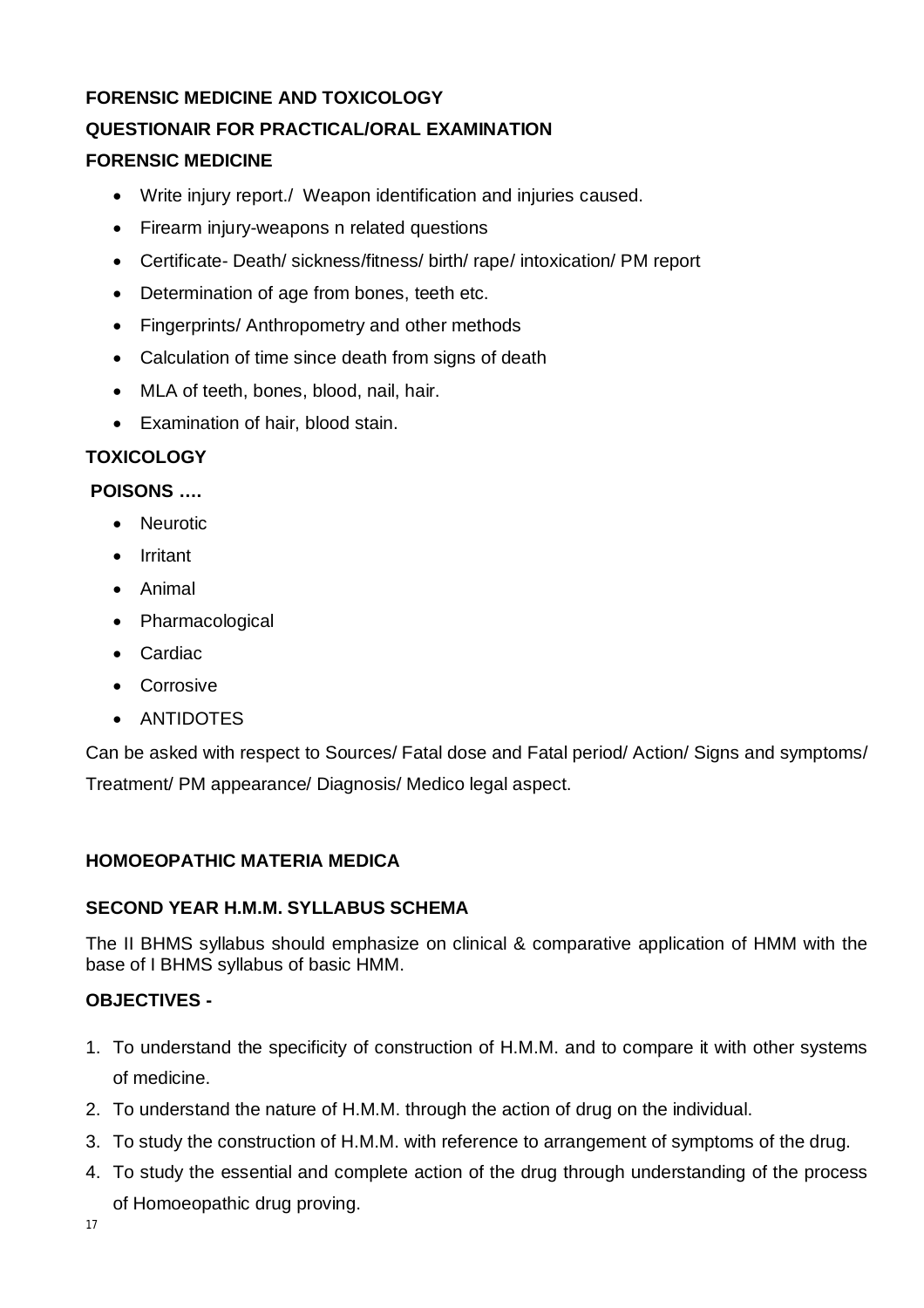- 5. To study the process of drug proving and Homoeopathic Materia Medica so as to understand the psychodynamics and evolution of symptomatology.
- 6. Study of individual drugs from synthetic, analytic and comparative point of view which would enable student for accurate homoeopathic prescription.
- 7. Teaching of Materia Medica with perspective of day to day clinical management of the patient. From this point of view, the syllabus should be planned in such a way so as to cover the most commonly used drugs in the initial teaching schedule which enables the student to proceed with his clinical work.
- 8. Every drug should be taught so as to elicit its complete evolution right from its sphere of action to the remedy relationship.
- 9. To study the rarely used remedies with emphasis on their most salient features and symptoms.
- 10.Tutorials should be designed to accommodate few students in a group so as to provide accurate clinical training with its application to H.M.M. in management of the sick.
- 11.Teachings should be made to recall M.M. so that indication for drugs in a clinical condition can be easily elicited from the provings of the drug concerned.
- 12.While teaching Materia Medica emphasis should be given to apply the resources of the vast Materia Medica in any sickness and not limit the student to memorize a few drugs for a particular disease.
- 13.Materia Medica should be taught in such a way that the Hahnemannian approach in clinical application of Homoeopathic Materia Medica is easily understood.
- 14.Application of MM- should be demonstrated from case records indoor & outdoor.
- 15.Lectures on Comparative & Therapeutics Materia Medica as well as tutorials should be integrated with lectures on clinical medicine.
- 16.Herbarium sheets & other specimens for demonstration to the students.
- 17.Audio- visual material for teaching & training purposes should be provided.
- 18.It is essential that at the end of this course each student should gain basic & sufficient knowledge of "How to study Homoeopathic Materia Medica" and to achieve this objective, basic & general topics of Materia Medica should be taught in details during this curriculum, general topics should be taught.
- 19.The medicines should be taught under the following headings, namely:
	- a) Common name, family, habitat, part used, preparation, constituents (of source material)
	- b) Proving data
	- c) Sphere of action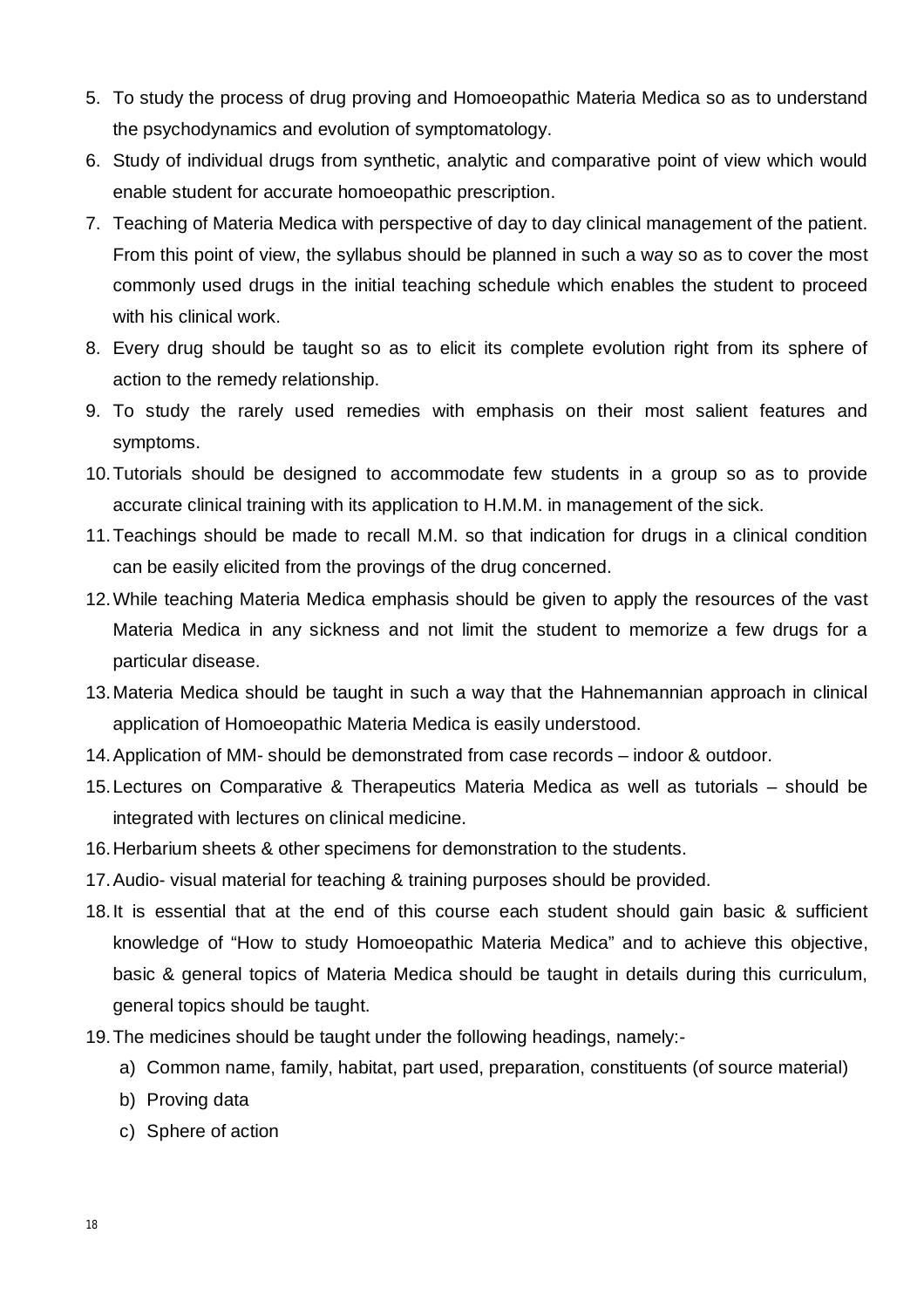- d) Symptomatology of the medicine emphasizing the characteristic symptoms (mental, physical generals & particulars including sensations, modalities and concomitants) and constitution.
- e) Comparative study of medicine.
- f) Therapeutic application (applied Materia Medica).

# **SYLLABUS**

# **Theory (160 hours) –**

#### **A) In addition to syllabus of I BHMS Course, following should be taught,**

- (i) Science & Philosophy Of Homoeopathic Materia Medica.
- (ii) Different ways of studying Homoeopathic Materia Medica (e.g. psycho-clinical, pathological, physiological, synthetic, comparative, analytical, remedy relationships, group study, portrait study etc.)
- (iii) Scope & Limitations of Homoeopathic Materia Medica.
- (iv) Concordance or Remedy Relationships.
- (v) Comparative Homoeopathic Materia Medica, namely :- Comparative study of symptoms, drug pictures, drug relationships.
- (vi) Theory of Biochemic System of Medicine, its history, concepts and principles according to Dr.Wilhelm Heinrich Schuessler. Study of 12 Biochemic Medicines. (tissue remedies).

# **B) Homoeopathic Medicines to be taught in II BHMS as per Appendix- I given below**

| 1. Aconitum Napellus      | 2. Aethusa Cynapium      |
|---------------------------|--------------------------|
| 3. Allium Cepa            | 4. Aloe Socotrina        |
| 5. Antimonium Crudum      | 6. Antimonium Tartaricum |
| 7. Apis Mellifica         | 8. Argentum Nitricum     |
| 9. Arnica Montana         | 10. Arsenicum Album      |
| 11. Arum Triphyllum       | 12. Baptisia Tinctoria   |
| 13. Bellis Perrenis       | 14. Bryonia Alba         |
| 15. Calcarea Carbonica    | 16. Calcarea Fluorica    |
| 17. Calcarea Phosphoric   | 18. Calcarea Sulphurica  |
| 19. Calendula Officinalis | 20. Chamomilla           |
| 21.Cina                   | 22. Cinchona Officinalis |
| 23. Colchicum Autumnale   | 24. Colocynthis          |
| 25.Drosera                | 26.Dulcamara             |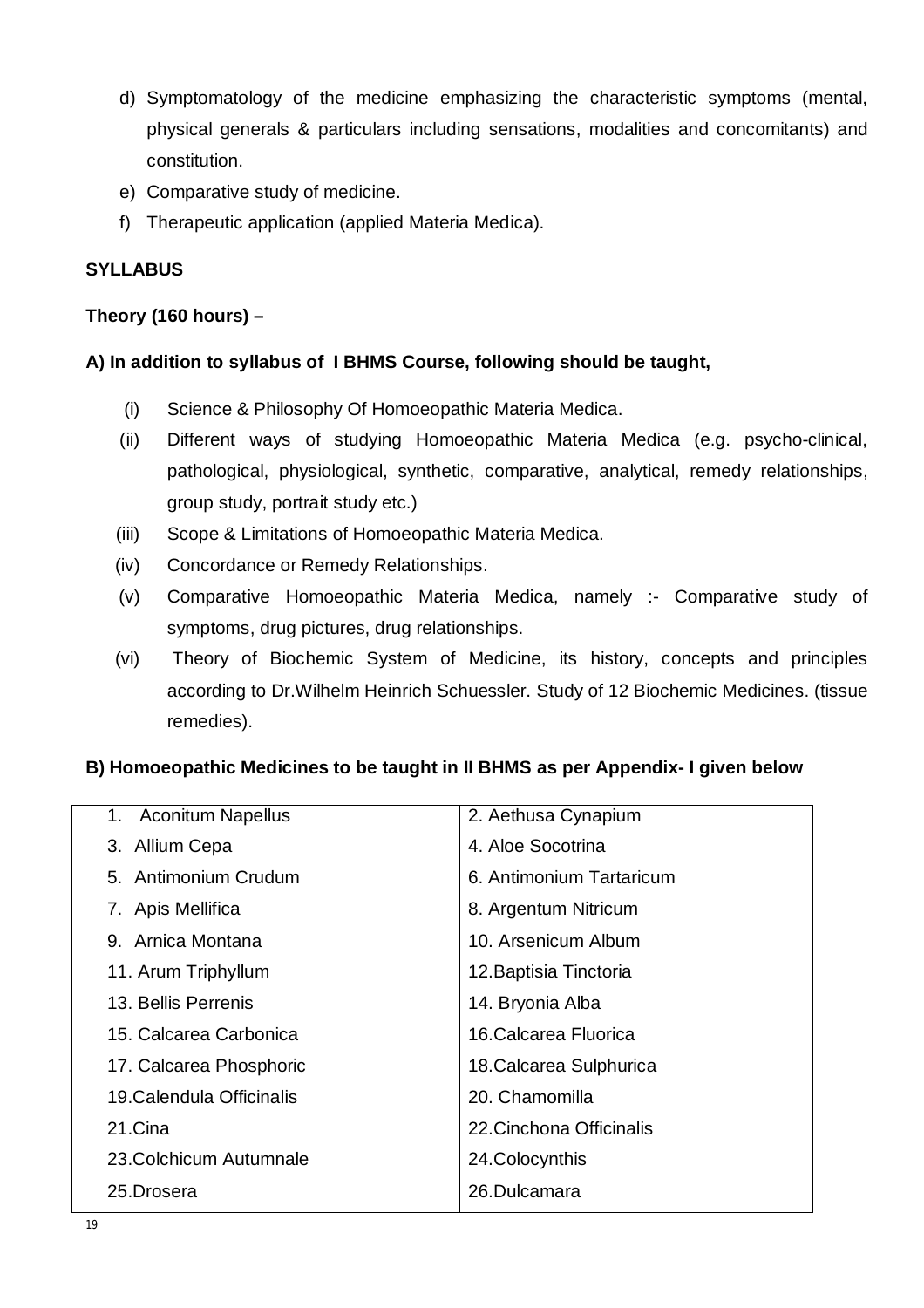| 27. Euphrasia            | 28. Ferrum Phophoricum     |
|--------------------------|----------------------------|
| 29.Gelsemium             | 30. Hepar Sulph            |
| 31. Hypericum Perforatum | 32. Ipecacuanha            |
| 33. Kali Muriaticum      | 34. Kali Phosphoricum      |
| 35.Kali Sulphuricum      | 36. Ledum Palustre         |
| 37. Lycopodium Clavatum  | 38. Magnesium Phosphoricum |
| 39. Natrum Muriaticum    | 40. Natrum Phosphoricum    |
| 41. Natrum Sulphuricum   | 42. Nux Vomica             |
| 43. Pulsatilla           | 44. Rhus Toxicodendron     |
| 45. Ruta Graveolens      | 46.Silicea                 |
| 47. Spongia Tosta        | 48.Sulphur                 |
| 49.Symphytum Officinale  | 50. Thuja Occidentalis     |
|                          |                            |
|                          |                            |

# **PLANNER -TERM – I (AUGUST – DECEMBER)**

#### **REVISION OF I BHMS SYLLABUS (6)**

- a) Basic Materia Medicas and their constructions (1)
- b) Definition and classification of Homoeopathic Materia Medica (1)
- c) Basic concept and construction of Materia Medica (3)
- d) Sources of homoeopathic Materia Medica (1)

#### **II BHMS syllabus**

- 1. Science & Philosophy of HMM (5)
- 2. Different ways to study HMM (3)
- 3. Scope & Limitation of HMM (2)

As mentioned in the instruction the below mentioned remedies which are indicated for dayto-day ailments can be taken in  $1<sup>st</sup>$  term laying emphasis on the study of complete drug picture / study of characteristic symptoms / comparative study / therapeutic application.

| Sr.No | Name of Drug | Topic to be covered | No.of lectures |
|-------|--------------|---------------------|----------------|
|       | Aconite      | Drug Picture        | (3             |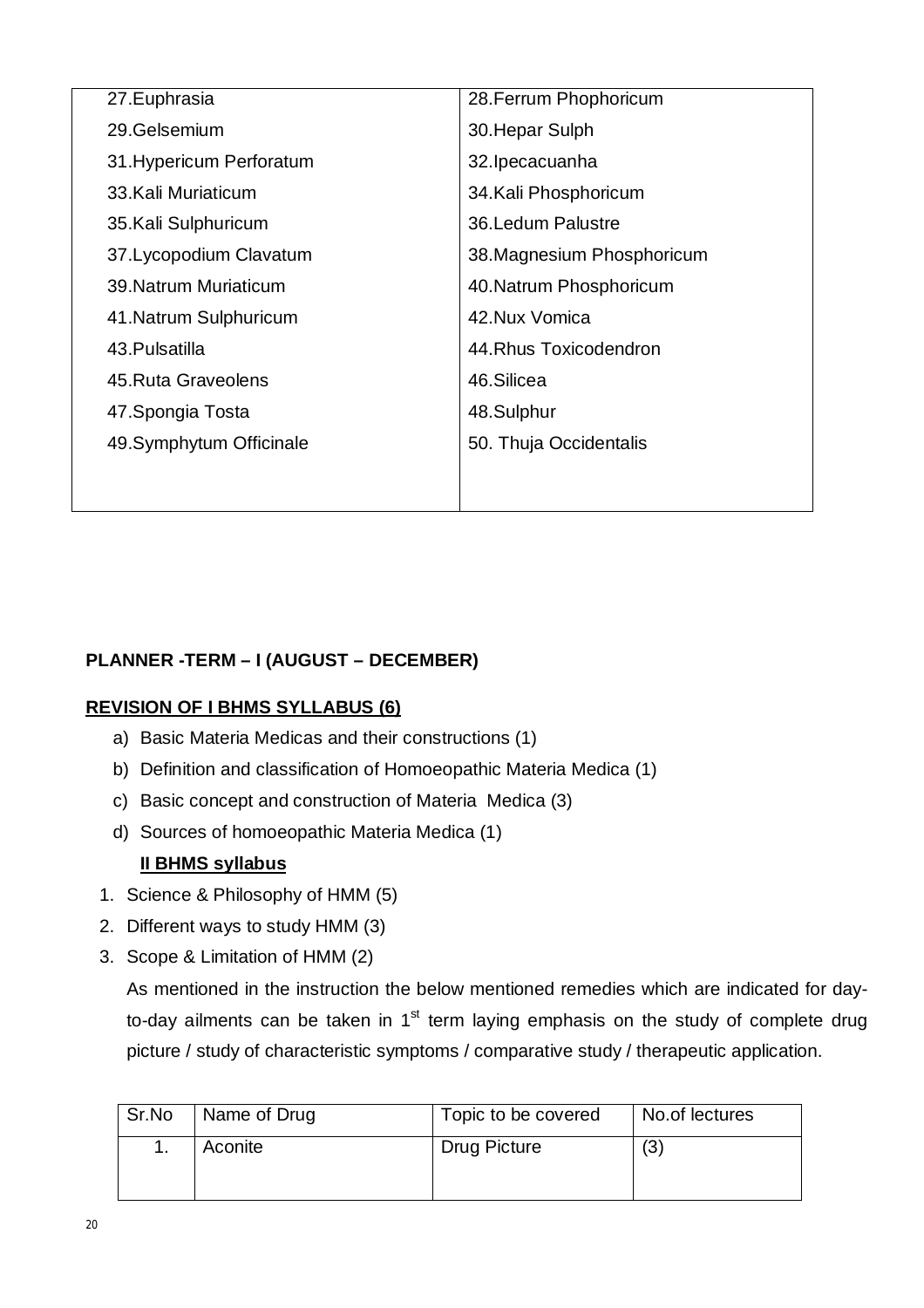| $\overline{2}$ . | Arnica            | <b>Drug Picture</b> | (3)              |
|------------------|-------------------|---------------------|------------------|
|                  |                   |                     |                  |
| 3.               | Calendula         | Injury              | (1)              |
| 4.               | Ruta              | <b>Injury</b>       | $\overline{(2)}$ |
| 5.               | Symphytum         | Injury              | (1)              |
| 6.               | Hypericum         | Nerves, Injury      | (1)              |
| 7.               | <b>Rhus Tox</b>   | Drug<br>Picture,    | (3)              |
|                  |                   | Rheumatism          |                  |
| 8.               | <b>Bellis Per</b> | <b>Injury</b>       | (2)              |
| 9.               | Bryonia Alba      | Drug Picture        | (3)              |
| 10.              | Cina              | <b>Drug Picture</b> | (3)              |
| 11.              | Aethusa           | Baby, CNS           | (2)              |
| 12.              | Chamomilla        | Drug Picture        | (3)              |
| 13.              | Calc. Carb        | <b>Drug Picture</b> | (3)              |
| 14.              | Allium Cepa       | <b>Rhinitis</b>     | $\overline{(1)}$ |
| 15.              | Euphrasia         | Eye                 | (1)              |
| 16.              | Aloe              | $\overline{GIT}$    | (2)              |
| 17.              | <b>Antim Crud</b> | <b>Drug Picture</b> | (3)              |
| 18.              | <b>Antim Tart</b> | Drug Picture        | (3)              |
| 19.              | China             | <b>Drug Picture</b> | (3)              |
| 20.              | Colchicum         | <b>Drug Picture</b> | (3)              |
| 21.              | Colocynth         | Drug Picture        | (3)              |
| 22.              | Gelsemium         | Drug Picture, Fever | (3)              |
| 23.              | Ipecac            | <b>GIT</b>          | (1)              |
| 24.              | Ledum             | Injury, Rheumatism  | (1)              |
| 25.              | Nux Vomica        | Drug Picture        | (3)              |
|                  |                   | <b>TOTAL</b>        | 83               |

**Comparison of the above drugs with their therapeutic utility of mentioned drugs-(11)**

# **TERM –II ( JANUARY – MAY )**

- 1. Concordance or Remedy relationships (4)
- 2. Theory of Biochemic system of medicine, its history & concepts (3)
	- Detail study of 12 Biochemic tissue salts which includes their tissue affinity, physicochemical reaction & Biochemic indications.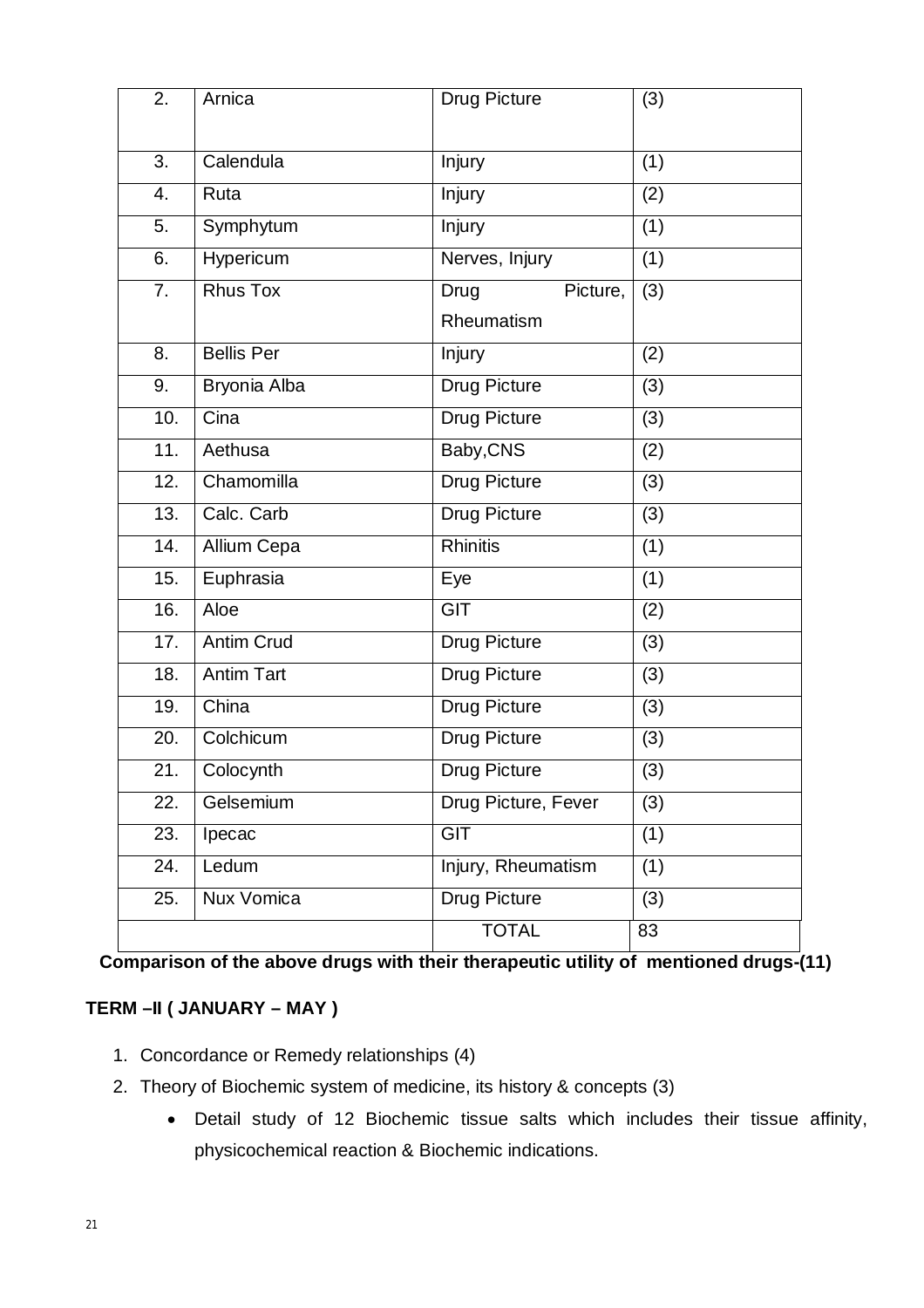3. As mentioned in the instruction the below mentioned remedies which are indicated for dayto-day ailments can be taken in  $2^{nd}$  term laying emphasis on the study of complete drug picture / study of characteristic symptoms / comparative study / therapeutic application.

| Sr. No | Name of the Drug       | <b>Topics to be Covered</b>  | No. of Lectures |
|--------|------------------------|------------------------------|-----------------|
| 1.     | Argentums              | <b>Drug Picture</b>          | (3)             |
|        | <b>Nitricum</b>        |                              |                 |
| 2.     | Calc. Fluor            | Biochemic & Hom. Indications | (1)             |
| 3.     | Calc. Phos             | Biochemic & Hom. Indications | (1)             |
| 4.     | Calc. Sulph            | Biochemic & Hom. Indications | (1)             |
| 5.     | <b>Ferrum Phos</b>     | Biochemic & Hom. Indications | (1)             |
| 6.     | Kali Mur               | Biochemic & Hom. Indications | (1)             |
| 7.     | Kali Phos              | Biochemic & Hom. Indications | (1)             |
| 8.     | Kali Sulph             | Biochemic & Hom. Indications | (1)             |
| 9.     | Mag Phos               | Biochemic & Hom. Indications | (1)             |
| 10.    | Natrum Mur             | <b>Drug Picture</b>          | (3)             |
| 11.    | <b>Natrum Phos</b>     | Biochemic & Hom. Indications | (1)             |
| 12.    | Natrum Sulph           | Biochemic & Hom. Indications | (1)             |
| 13.    | <b>Silicea</b>         | <b>Drug Picture</b>          | (3)             |
| 14.    | Ars. Alb               | <b>Drug Picture</b>          | (3)             |
| 15.    | Arum Triphyllum        | R.S.                         | (1)             |
| 16.    | <b>Baptisia</b>        | Fever                        | (2)             |
| 17.    | Drosera                | R.S.                         | (2)             |
| 18.    | Dulcamara              | R.S.                         | (2)             |
| 19.    | Hepar Sulph            | Skin, R.S.                   | (2)             |
| 20.    | Lyco                   | Drug Picture                 | (3)             |
| 21.    | Puls                   | <b>Drug Picture</b>          | (3)             |
| 22.    | Spongia                | R.S.                         | (2)             |
| 23.    | Sulphur                | <b>Drug Picture</b>          | (3)             |
| 24.    | Thuja                  | <b>Drug Picture</b>          | (3)             |
| 25.    | Revision<br>of         |                              | (4)             |
|        | <b>Biochemic Salts</b> |                              |                 |
|        |                        | <b>TOTAL</b>                 | 56              |

Comparison of the above drugs with their therapeutic utility of above mentioned drugs (14)

# **PRACTICAL OR CLINICAL / TUTORIAL / SEMINAR (60 HOURS)**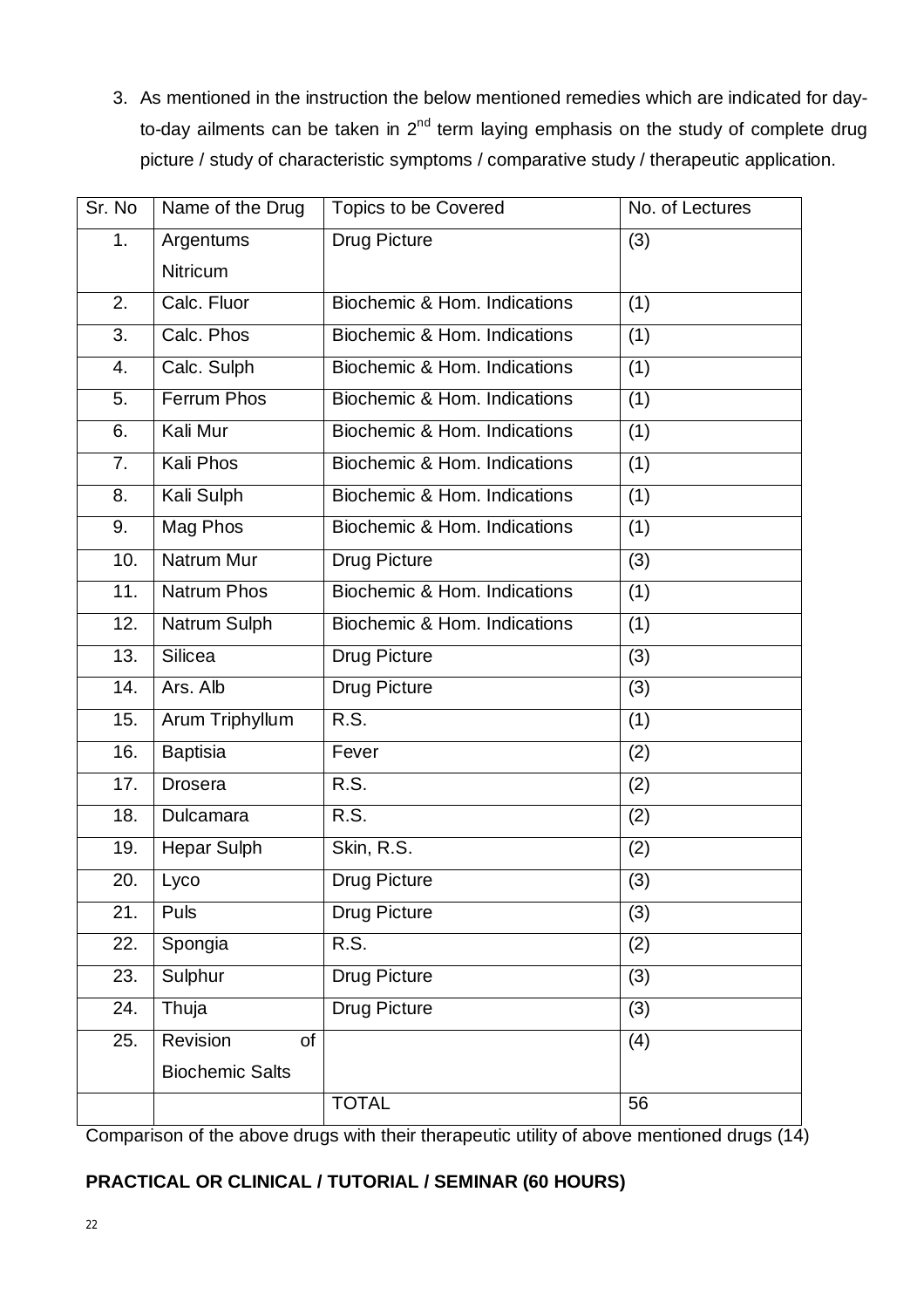For above sessions, students can be divided in small batches & rotational schedule can be prepared. In these sessions, emphasis should be given on clinical training for the students incorporating knowledge of HMM & its application in bedside.

This will cover-

- (i) Case taking of acute and chronic patients.
- (ii) Case processing including totality of symptoms, selection of medicine, potency and repetition schedule.

Each student shall maintain practical record or journal with record of total 5 cases of which 3are acute and 2 are chronic cases.

In case processing for HMM students o0f II year, Emphasis should be given on an accurate totality and arriving at group of remedies after going through the process of analysis and evaluation. Discussion on comparative HMM should be done to arrive at final prescription.

Tutorials & Seminars will be conducted in rotation so as to assess the classroom learning achieved by the students in theory classes.

#### **THEORY EXAMINATION:**

#### **Theory**

- i. Number of papers -01
- ii. Marks : 100
- iii. Distribution of marks :
	- a. Topics of I BHMS 50 marks
	- b. Topics of II BHMS 50 marks

Proposed paper pattern:

SECTION A/B----- TOTAL MARKS 100

DURATION: 3 HOURS

# **ORGANON OF MEDICINE WITH HOMOEOPATHIC PHILOSOPHY**

#### **Instructions :**

1 Homoeopathy should be taught as a complete system of medicine with logical rationality of its holistic , individualistic and dynamic approach to life , health, disease , remedy and cure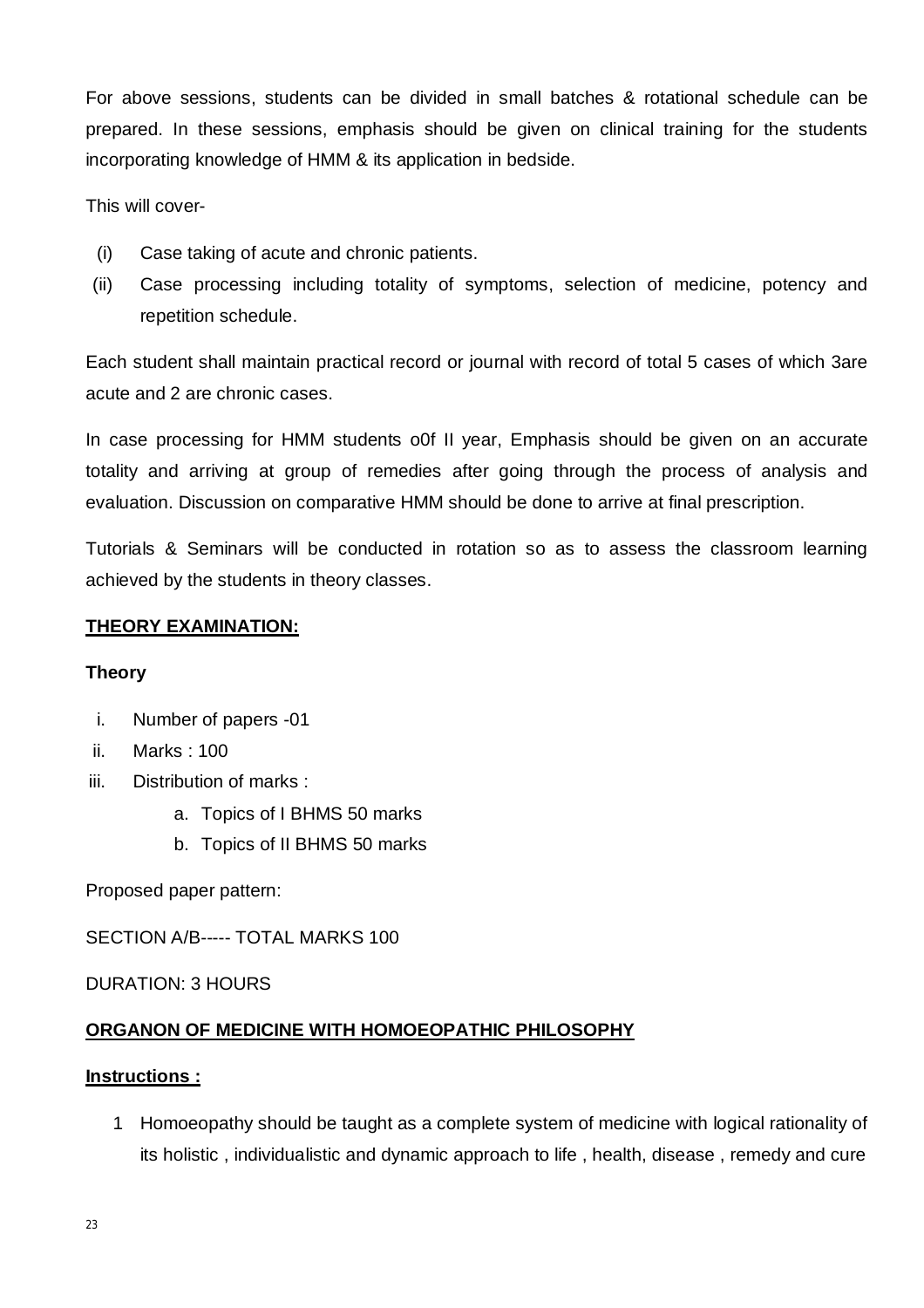- 2 Focus of education and training should be to build up conceptual base of Homoeopathic Philosophy for its use in Medical Practice
- 3 Organon of Medicine with Homoeopathic Philosophy should illustrate the principles of Homoeopathic Practice to enable the physician to achieve logical and rational cures of diseases.
- 4 It is imperative to have clear grasp of inductive and deductive logic and its application and understanding of the fundamentals of Homoeopathy
- 5 Homoeopathic approach in therapeutics is holistic. It demands comprehension of the patient as a person, disposition, state of his mind and body, along with the study of disease process and its causes.
- 6 Since Homoeopathy lays great emphasis on knowing the mind , preliminary and basic knowledge of the Psychology becomes imperative for a Homoeopathic physician.
- 7 The department of Organon of Medicine shall co-ordinate with other departments where students are sent for the pre-clinical and clinical training to facilitate intergration with related clinical subjects .

# **Objectives :**

During the II B.H.M.S. , the student shall be able to know:

- 1. Comprehend the person in wider dimensions to appreciate the factor responsible for the genesis and maintenance of illness.
- 2. Take a case and build up portrait of the disease by :
	- a. Evolutionary study of patient comprising of well-defined characteristics.
	- b. Studying the individual in relation to his family, social and work environment .
	- c. Processing of the case interview to grasp the principles of management of the patients .
- 3. Classify symptoms and evaluate them, infer the characteristics to arrive at the totality of symptoms

# **TEACHING PLAN :**

*Note: The topic-wise distribution of minimum number of hours for lectures; clinics, tutorials, seminars is as follows :* 

# **A : Theory : 160 hrs**

| <b>SR NO</b> | <b>TOPIC</b> | <b>UDC</b> |
|--------------|--------------|------------|
|              |              |            |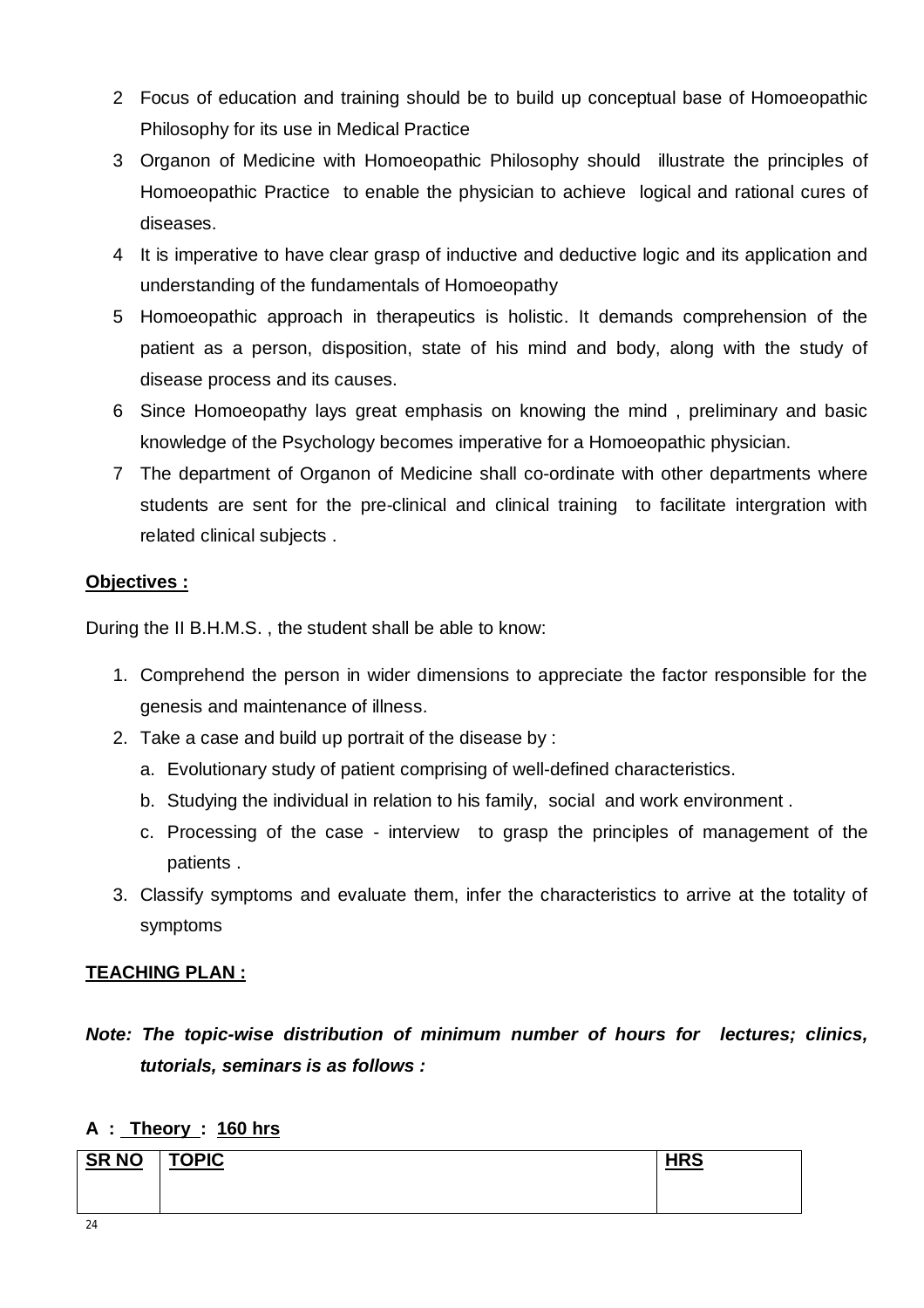|   | Organon of Medicine: Aph 29-104                                                                                                                                                                                                | 75                                                                        |
|---|--------------------------------------------------------------------------------------------------------------------------------------------------------------------------------------------------------------------------------|---------------------------------------------------------------------------|
| 2 | <b>Homoeopathic Philosophy</b>                                                                                                                                                                                                 | 75                                                                        |
|   | As follows:<br>2.1: Chapters on philosophy by J.T. Kent<br>Chapters on philosophy by Stuart Close<br>Chapters on philosophy by H.A.Roberts<br>2.2: Symptomatolgy<br>2.3: Causation<br>2.4: Case Taking<br>2.5: Case Processing | 35<br>15<br>15<br>$\overline{2}$<br>$\overline{2}$<br>$\overline{2}$<br>4 |

# **B : Practical or Clinical : 60 hrs**

| <b>TOPIC</b>                       | <b>HRS</b>                                                                     |
|------------------------------------|--------------------------------------------------------------------------------|
| <b>Clinics: Case Taking</b>        | 30                                                                             |
|                                    |                                                                                |
| <b>Tutorials</b> : Case Processing | 2 hr/case $x 10 = 20$<br>1 hr: Case-Taking discussion<br>1 hr: Case Processing |
|                                    |                                                                                |
| <b>Seminar</b> : I BHMS Revision   | 10                                                                             |

#### **OBJECTIVES** -

- *60 hrs Practical* are Clinical or Tutorial or Seminar as per syllabus .
- *Clinical* hands on training for Case taking of minimum of 10 acute cases can be adequately achieved had from 30 OPD/IPD hrs exposure of students to patients .
- Following would be *Tutorials* on Case Processing of the OPD/IPD taken cases as mentioned in table above
- 10 *Seminar* hrs ,allotted for I yr portion, would help consolidate concepts on Homoeopathic Philosophy .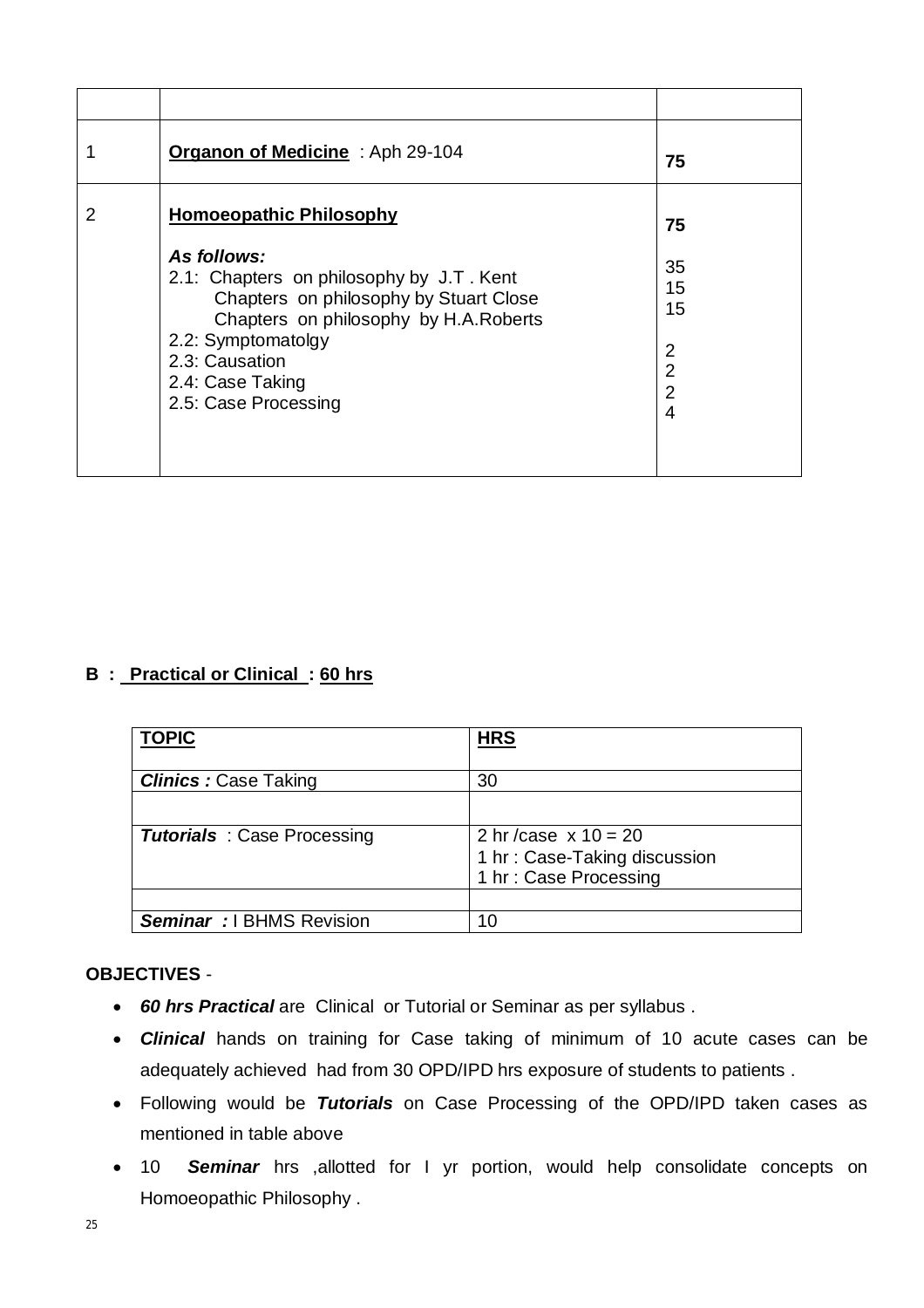#### **II B.H.M.S. ORGANON JOURNAL**

*Note:* Case records of *10 acute cases* to be prepared . Thus Organon and Philosophy Journal would have Case Records of Acute Cases including Acute Case Taking , Acute Case Processing as follows:

#### **ACUTE CASE PROFORMA**

*Preliminary Data : \_( including case registration ; date of Case-taking )* 

*\_\_\_\_\_\_\_\_\_\_\_\_\_\_\_\_\_\_\_\_\_\_\_\_\_\_\_\_\_\_\_\_\_\_\_\_\_\_\_\_\_\_\_\_\_\_\_\_\_\_\_\_\_\_\_\_\_\_\_\_\_\_\_\_\_\_\_\_\_\_\_\_\_\_\_\_*

\_\_\_\_\_\_\_\_\_\_\_\_\_\_\_\_\_\_\_\_\_\_\_\_\_\_\_\_\_\_\_\_\_\_\_\_\_\_\_\_\_\_\_\_\_\_\_\_\_\_\_\_\_\_\_\_\_\_\_\_\_\_\_\_\_\_\_\_\_\_\_\_\_\_\_\_\_

\_\_\_\_\_\_\_\_\_\_\_\_\_\_\_\_\_\_\_\_\_\_\_\_\_\_\_\_\_\_\_\_\_\_\_\_\_\_\_\_\_\_\_\_\_\_\_\_\_\_\_\_\_\_\_\_\_\_\_\_\_\_\_\_\_\_\_\_\_\_\_\_\_\_\_\_\_

\_\_\_\_\_\_\_\_\_\_\_\_\_\_\_\_\_\_\_\_\_\_\_\_\_\_\_\_\_\_\_\_\_\_\_\_\_\_\_\_\_\_\_\_\_\_\_\_\_\_\_\_\_\_\_\_\_\_\_\_\_\_\_\_\_\_\_\_\_\_\_\_\_\_\_\_\_ \_\_\_\_\_\_\_\_\_\_\_\_\_\_\_\_\_\_\_\_\_\_\_\_\_\_\_\_\_\_\_\_\_\_\_\_\_\_\_\_\_\_\_\_\_\_\_\_\_\_\_\_\_\_\_\_\_\_\_\_\_\_\_\_\_\_\_\_\_\_\_\_\_\_\_\_\_

\_\_\_\_\_\_\_\_\_\_\_\_\_\_\_\_\_\_\_\_\_\_\_\_\_\_\_\_\_\_\_\_\_\_\_\_\_\_\_\_\_\_\_\_\_\_\_\_\_\_\_\_\_\_\_\_\_\_\_\_\_\_\_\_\_\_\_\_\_\_\_\_\_\_\_\_\_

*\_\_\_\_\_\_\_\_\_\_\_\_\_\_\_\_\_\_\_\_\_\_\_\_\_\_\_\_\_\_\_\_\_\_\_\_\_\_\_\_\_\_\_\_\_\_\_\_\_\_\_\_\_\_\_\_\_\_\_\_\_*

# *2.4 : C/C : ( Hahnemannian Case Taking Format)*

\_\_\_\_\_\_\_\_\_\_\_\_\_\_\_\_\_\_\_\_\_\_\_\_\_\_\_\_\_\_\_\_\_\_\_\_\_\_\_\_

#### *In addition: (optional re-record)*

| Location | Sensation | Modality | Concomittant |
|----------|-----------|----------|--------------|
|          |           |          |              |
|          |           |          |              |

**2.5 :** *Analysis of Symptom* : (according to Boenninghausen's , Kent's Philosophy) Complete/Incomplete; Characteristic/Common; Physical/Mental;

*If* Physical : General/Particular

*Or If* Mental : Emotional/Intellect/Sub-conscious

| <b>Personal History:</b> |  |
|--------------------------|--|
|                          |  |

App: Thirst:

Urine: Stool : Stool : Perspiration:

Thermal State:

Sleep: **Dreams:** Dreams: **Dreams: Dreams: Dreams: Dreams: Dreams: Dreams: Dreams: Dreams: Dreams: Dreams: Dreams: Dreams: Dreams: Dreams: Dreams: Dreams: Dreams: Dreams: Dreams: Dreams**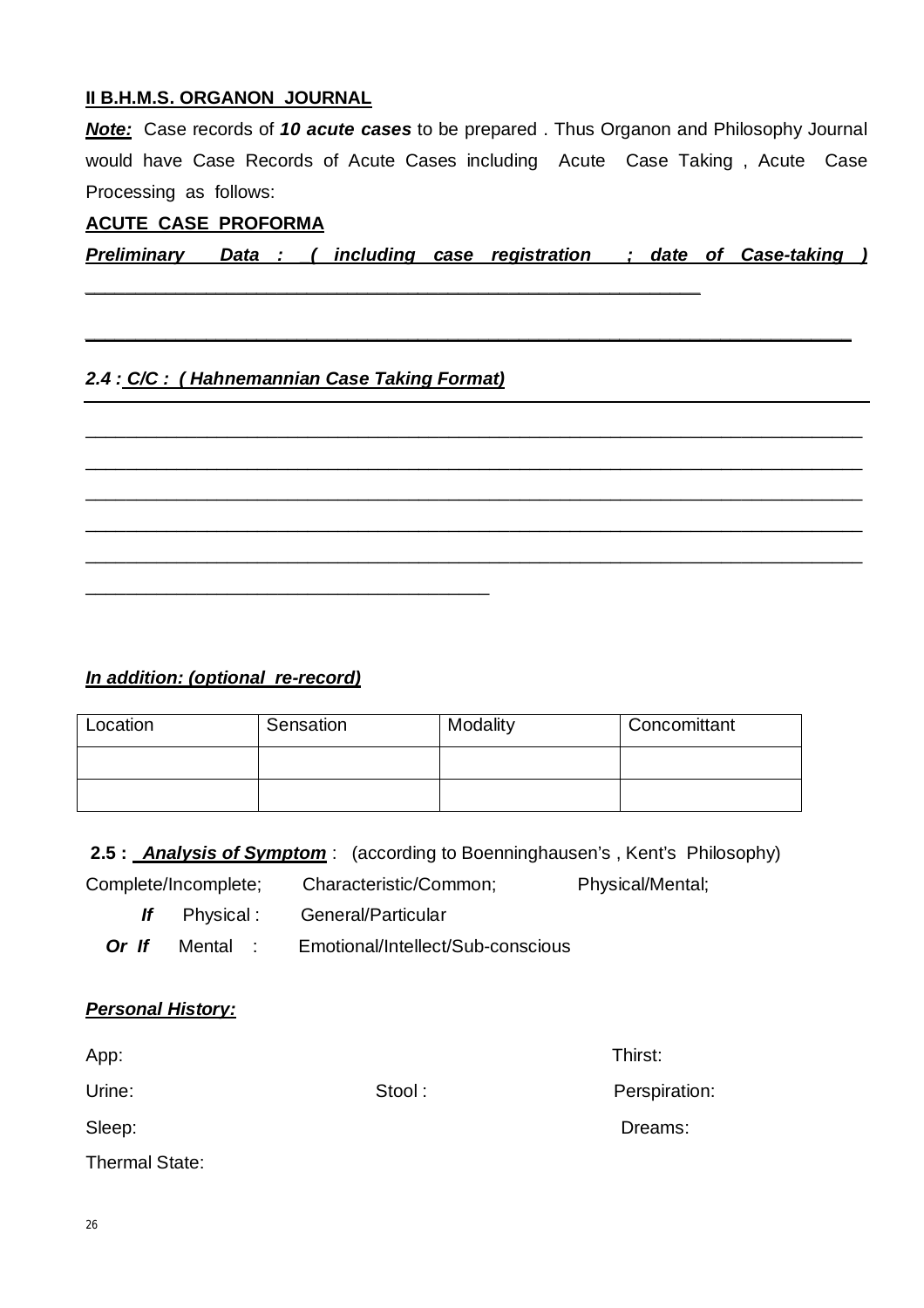*Pa/h:* (illness related to C/C)

**Fa/h:** ( illness related to C/C)

# **2.5:** *Evaluation of Symptoms* : (according to Boenninghausen's , Kent's Philosophy)

- 1) Ailments from
- 2) Characteristic Modalitiy/ies
- 3) Characteristic Concomittant/s
- 4) Characteristic Sensation/s, pathology
- 5) Characteristic Location

#### *Clinical Diagnosis:*

#### *Hahnemannian Disease Classification :*

#### **2.5:** *Miasmatic Diagnosis*:

Recurring or Non-recurring Acute Miasm

#### **2.5:** *Totality of symptoms* :

*( Based on* : Evaluation of Symptoms )

# **SURGERY SYLLABUS-IIND BHMS**

#### **INTRODUCTION**

Homoeopathy as a science need clear application on part of physician to decide about the best course of actions require to restore the sick, to health. Knowledge about surgical disorders is required to be grasped so that homoeopathic physician is able to:

- 1.Diagnose common surgical conditions
- 2.Institute homoeopathic medical treatment wherever possible

3. Organize pre and post-operative homoeopathic medicine care as total and partial responsibility but with the consent of a surgeon.

The conceptual clarity and data base needed for above is possible by an effective co-ordination of the care of the patient. It will also facilitate the physician in individualizing the patient necessary for homeopathic treatment and management, for the above conceptual clarity and to achieve the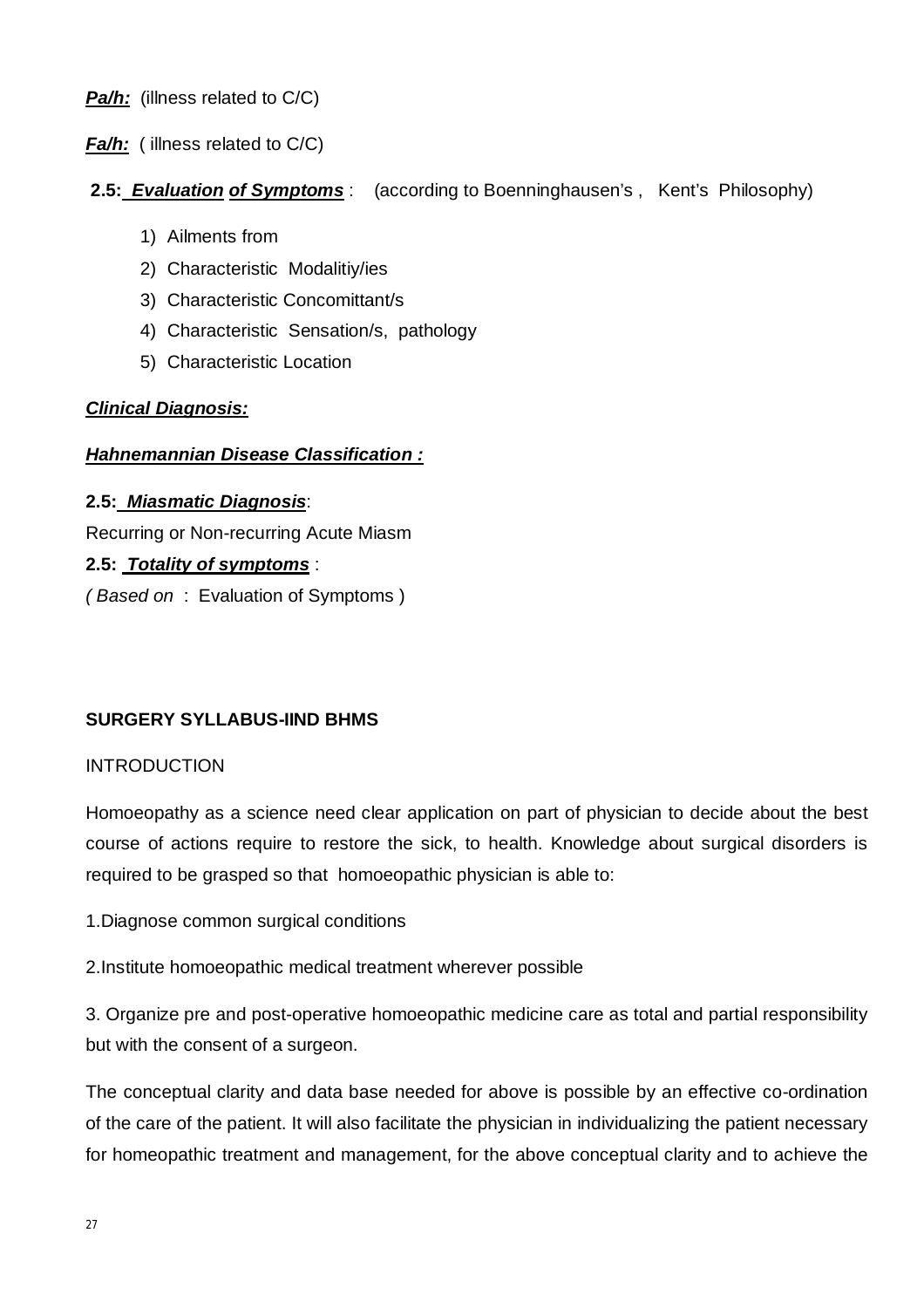aforesaid objectives and effective co-ordination between the treating surgeons and homeopathic physician is required keeping in view the holistic care of the patient

It will also facilitate the physician individualizing the patient, necessary for homeopathic treatment and management

The study shall start n second BHMS and complete in Third BHMS. Examinations shall be conducted in Third BHMS.

#### **GENERAL OBJECTIVES**

# **AT THE END OF COMPLETING THE COURSE OF SURGERY,THE STUDENT WILL BE ABLE TO-**

1. Describe the structural and functional basis, principles of diagnosis and management of common surgical problems in adults and children

2. Diagnose and manage common surgical conditions

3. Examinations under following conditions should be known by students like injuries, wounds,hemorrhages,burns & scalds, tumors, ulceration, diseases of skin,diseases of blood vessels, shock etc

4. Elicit detail history in systemic surgery and formulate the diagnostic hypothesis, student should be able to diagnose common disorders of systemic surgery

5. Diagnose and distinguish between traumatic, infective and neoplastic diseases of bone. Acquire knowledge about the nutritional disorders of bones and joints , preventive aspect of orthopedic conditions like polio, congenital deformities etc.

6. Perform techniques for primary care of fractures [eg-techniques of immobilization]

7. Diagnose and manage common surgical conditions of eye, ocular involvement in systemic disorders and various nutritional disorders affecting and causing eye disorders.

8. Diagnose and manage common disease conditions of ear, nose and throat

9. Perform various examinations and minor procedures related to ENT disorders.

10. Organize pre and post-operative surgical procedures at primary care level

11. Identify the phase of disease requiring conservative and surgical referral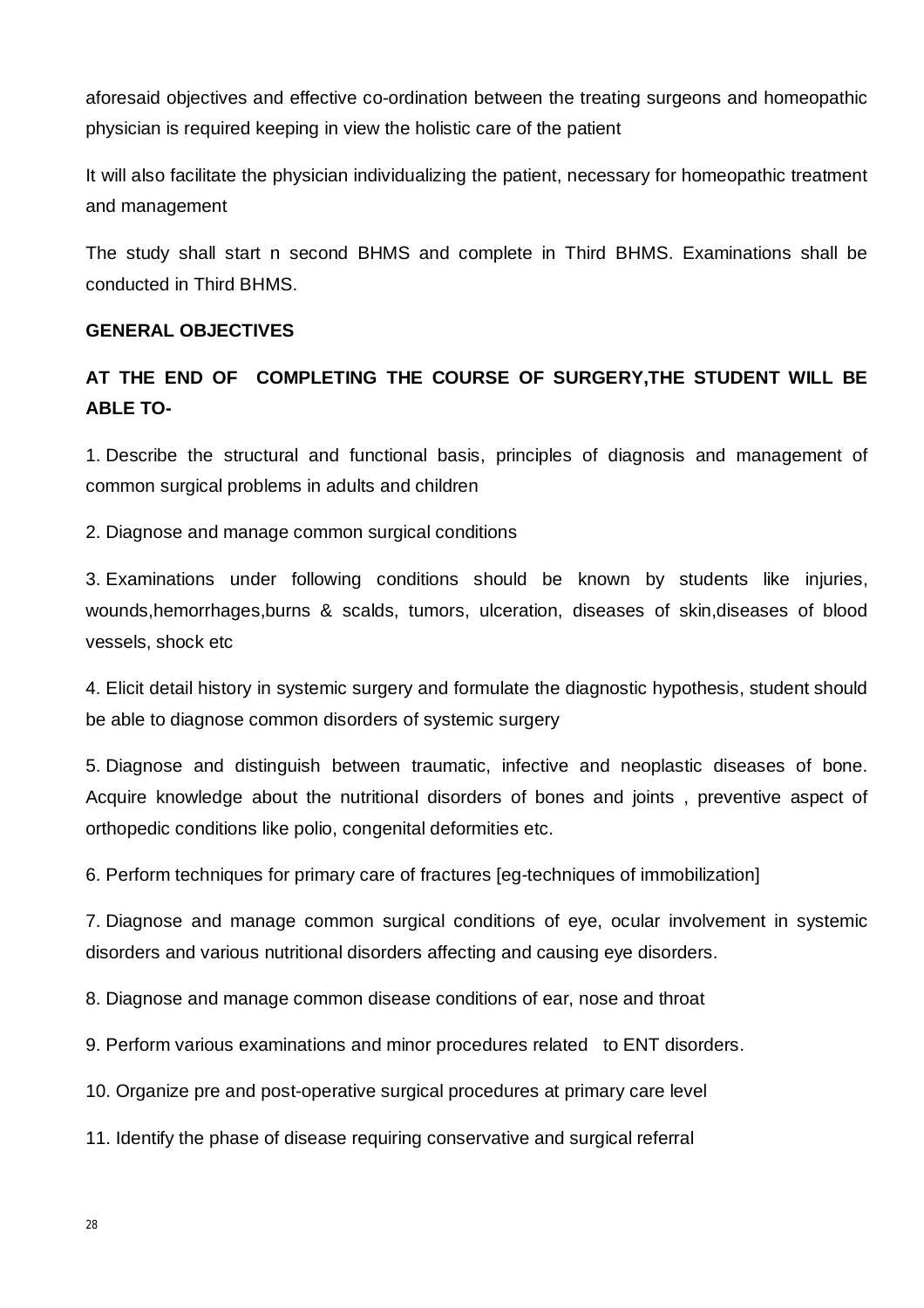12. Identify and plan various pathological, radio logical and auxiliary measures in common surgical disorders.

13. Understanding role of homoeopathy as conservative or complimentary therapy in management of pseudo-surgical and true-surgical cases.

14. Understanding role of homoeopathy in preventive aspect of surgical care,

15. Thorough understanding of miasmatic background of surgical disorders.

16. Counsel and guide patients and relatives regarding need, implications and problem of surgery in individual patients

# **ANNUAL OBJECTIVES**

At the end of second BHMS student should be able to

1. Interact with patient and his/her attendants to record the surgical case.

2. Conduct necessary clinical examination to arrive at a general surgical diagnosis

3. Identify general surgical conditions which can be managed with homoeopathy for curative/ palliative outcomes

4. Identify general surgical conditions which have to be referred for surgical interventions.

# **CONTENT DISTRIBUTION:**

#### **THEORY -80 HOURS**

NOTE- The topic wise distribution of minimum number of hours for lecture , demonstration, clinical classes and seminar in the subject shall be followed

| <b>SR</b> | <b>TOPIC</b>                                                                                                                                                                                                                                                                                                                  | <b>HOURS</b> |
|-----------|-------------------------------------------------------------------------------------------------------------------------------------------------------------------------------------------------------------------------------------------------------------------------------------------------------------------------------|--------------|
| <b>NO</b> |                                                                                                                                                                                                                                                                                                                               |              |
| 1.        | Introduction to surgery and basis surgical principles                                                                                                                                                                                                                                                                         | 2 hrs        |
| 2.        | Fluid and electrolyte acid base balance<br>Physiology of body fluids, normal exchange of fluid and<br>electrolyte, Electrolyte imbalance, Acidosis, Alkalosis and<br>methods of fluid and electrolyte replacement including Blood<br>Transfusion parentral fluid therapy. Homeopathic management<br>in electrolyte imbalance. | 8 hrs        |
| 3.        | Inflammation, infections-Acute and Chronic, Specific and Non-   2hrs<br>Specific.etc. Homoeopathic approach in acute and chronic                                                                                                                                                                                              |              |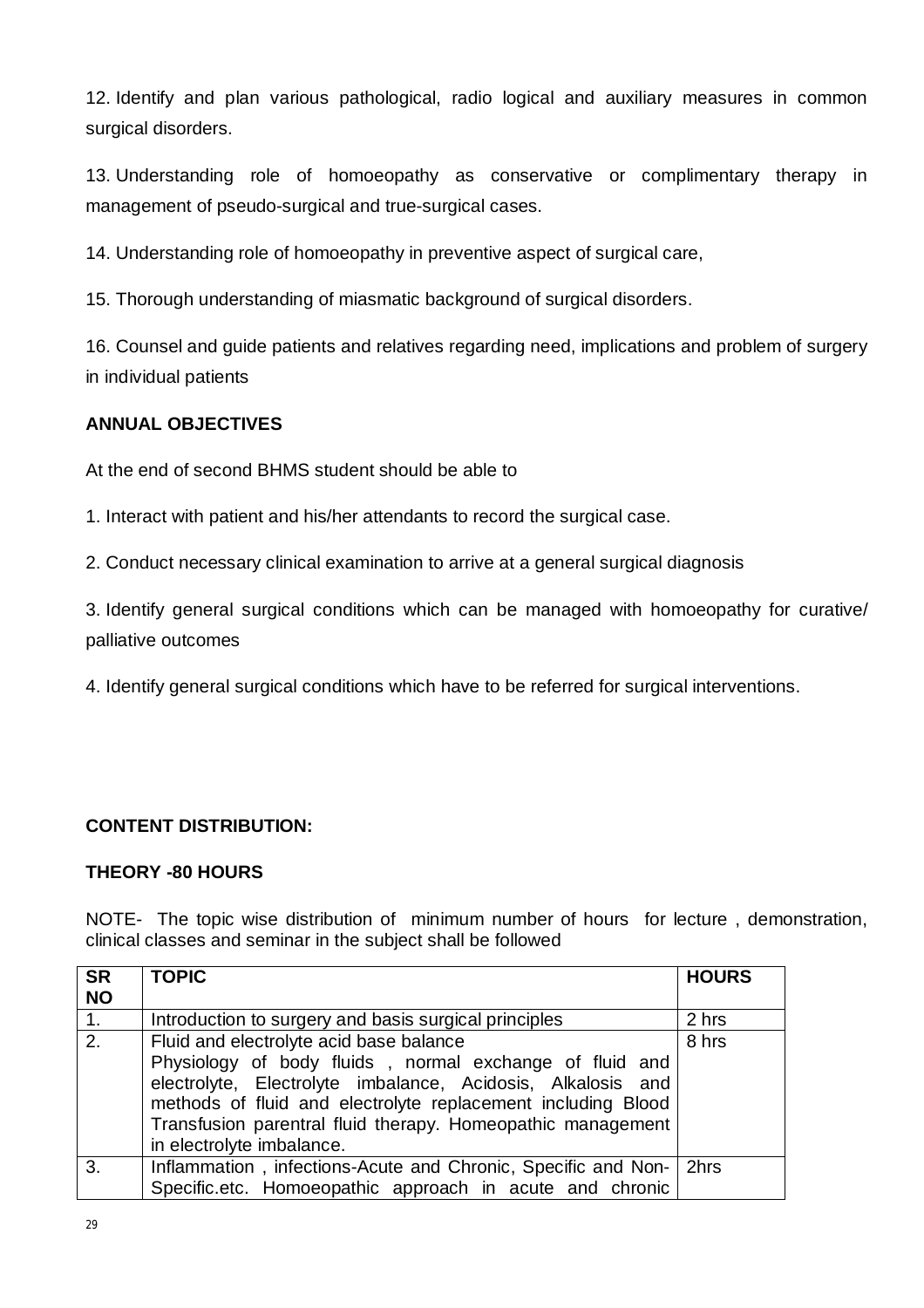|     | infections.                                                                                                                                                                                                                                                                                                                                                                          |         |
|-----|--------------------------------------------------------------------------------------------------------------------------------------------------------------------------------------------------------------------------------------------------------------------------------------------------------------------------------------------------------------------------------------|---------|
| 4.  | Haemorrhages - general and homoeopathic principle of its<br>management                                                                                                                                                                                                                                                                                                               | 4hrs    |
| 5.  | Boil - aetiopathogenesis, clinical presentation, general<br>and<br>homoeopathic principle of its management                                                                                                                                                                                                                                                                          | 2hrs    |
| 6.  | Abscess- aetiopathogenesis clinical presentation incision and<br>drainage of abscess, general and homoeopathic principle of its<br>management                                                                                                                                                                                                                                        | 2 hrs   |
| 7.  | Carbuncle-aetiopathogenesis clinical presentation, general and<br>homoeopathic principle of its management                                                                                                                                                                                                                                                                           | 2 hrs.  |
| 8.  | Cellulitis-aetiopathogenesis clinical presentation, general<br>and<br>homoeopathic principle of its management                                                                                                                                                                                                                                                                       | 2hrs    |
| 9.  | Erysipelas-aetiopathogenesis clinical presentation, general and<br>homoeopathic principle of its management                                                                                                                                                                                                                                                                          | 2hrs    |
| 10. | Tumors- types, clinical presentation of benign and malignant<br>tumors, TNM classification and staging of malignant tumors<br>special investigations and its homoeopathic approach in<br>treating benign and malignant tumors as curative or palliative                                                                                                                              | 8hrs    |
| 11. | clinico-pathological<br>Ulcers-<br>types,<br>presentation,<br>general<br>management and understanding scope of homoeopathy in<br>healing, non-healing and spreading types of ulcers.                                                                                                                                                                                                 | 3hrs    |
| 12. | Sinus and fistula-aetiopathogenesis, types and general and<br>homoeopthic management                                                                                                                                                                                                                                                                                                 | 2 hrs   |
| 13. | Head injury- mechanism and types of fractures classification of<br>fractures, types of brain injury, intracranial haemorrhages,<br>general and systemic examination in head injury cases,<br>preliminary management of head injury cases, understanding<br>level of consciousness, special investigations in head injury,<br>general principles of management in case of head injury | 8hrs    |
| 14. | Wounds, tissue repair, scars and wound infection<br>pathological presentation,<br>Types,<br>inflammation,<br>epithelialisation, granulation tissue formation, regeneration,<br>repair, wound contraction etc.<br>Healing with primary and secondary intentions<br>Homoeopathic approach in wound cases.                                                                              | 4 hrs.  |
| 15. | Syphillis Tuberculosis, Leprosy, AIDS- clinical staging, clinical<br>and subclinical diagnosis, general principles of management<br>and homoeopathic approach in treatment of special infections as<br>curative or palliative,                                                                                                                                                       | 10 hrs. |
| 16. | types, pathology,<br>clinical<br><b>of</b><br>Burns-<br>assessment<br>patients, understanding complications of disease,<br>general<br>principles of conservative and surgical management in burns<br>cases, role of skin grafting in burns cases, and defining scope of<br>homoeopathy in management of burns.                                                                       | 4 hrs   |
| 17. | Shock- types of shock and general and homoeopathic principles<br>of its management                                                                                                                                                                                                                                                                                                   | 5 hrs   |
| 18  | Understanding role of Nutritional deficiencies in surgical<br>disorders, understanding pre-operative assessment of nutrition<br>to prevent post-operative complications. Understanding role of<br>homoeopathy in nutritional surgical disorders.                                                                                                                                     | 2 hrs.  |
| 19. | Pre-operative and post-operative care- homoeopathic approach<br>in pre and post operative care                                                                                                                                                                                                                                                                                       | 2 hrs   |
| 20  | Common symptoms in surgical cases, and fundamentals of                                                                                                                                                                                                                                                                                                                               | 1hrs    |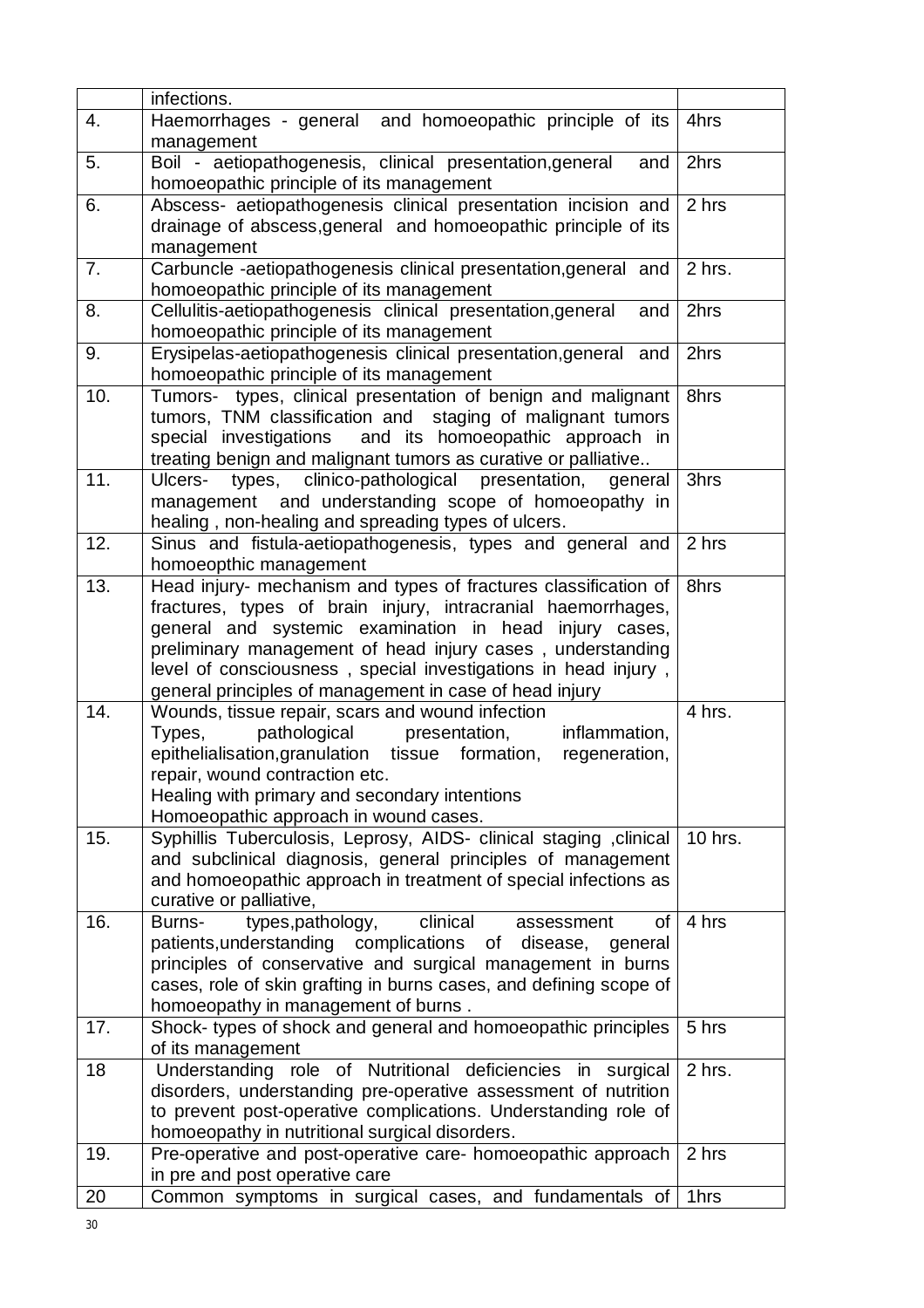|    | examination of patients with surgical problems                       |  |
|----|----------------------------------------------------------------------|--|
| 21 | Integrated seminars on clinical aspect, HMM, and principles of 5 hrs |  |
|    | organon in understanding general surgical conditions                 |  |

# **IIND BHMS-CLINICAL TOPICS[60 HRS]**

| <b>SRNO</b>       | <b>TOPIC</b>                                                                                                             | <b>HOURS</b>       |
|-------------------|--------------------------------------------------------------------------------------------------------------------------|--------------------|
| 1.                | <b>Surgical History taking</b>                                                                                           | 5 hrs              |
| 2.                | Special symptoms and signs                                                                                               | 3 hrs              |
| 3.                | <b>Examination of swelling</b>                                                                                           | 4 hrs              |
| 4.                | <b>Examination of ulcer</b>                                                                                              | 2 hrs              |
| 5.                | Examination of perivascular diseases and<br>gangrene                                                                     | 2 <sub>hr</sub>    |
| 6.                | Examination of sinus and fistula                                                                                         | 2 <sub>hr</sub>    |
| $\overline{7}$ .  | Examination of wound                                                                                                     | 2 <sub>hr</sub>    |
| 8.                | Examination of varicose veins                                                                                            | 2 <sub>hr</sub>    |
| 9.                | Examination of lymphatic system                                                                                          | 2 <sub>hr</sub>    |
| 10.               | Examination of head injury                                                                                               | 3 <sub>hr</sub>    |
| $\overline{11}$ . | <b>Examination in shock</b>                                                                                              | 2 <sub>hr</sub>    |
| 12.               | Sterilization techniques and antisepsis<br>in<br>surgical practice                                                       | 2 hrs              |
| 13.               | <b>Use</b><br>of<br>common instrument<br>in<br>surgical<br>practice.                                                     | 3 hrs              |
| 14.               | Dressings and plasters[bandaging]                                                                                        | $\overline{2}$ hrs |
| 15.               | Basics of general surgical procedures.                                                                                   | 2 hrs              |
| 16.               | Anesthesia and its types                                                                                                 | 2 hrs              |
| 17.               | Procedure of X-ray takings                                                                                               | 2 hrs              |
| 18.               | Pre-operative preparation of patients and<br>investigation in various surgical procedures                                | 2 hrs              |
| 19.               | General measures of pre-operative and post<br>operative management.                                                      | 2 hrs              |
| 20.               | Homoeopathic case analysis and evaluation<br>in various surgical conditions.                                             | 4 hrs              |
| 21.               | Miasmatic approach in common surgical<br>conditions                                                                      | 2 hrs              |
| 22.               | Potency selection and repetition of doses in<br>common surgical conditions as per 6 th<br>edition of organon of medicine | 2 hrs              |
| 23.               | Understanding role of auxillary mode of<br>treatment<br>in<br>treating common<br>surgical<br>conditions                  | 2 hrs              |
| 24.               | Understanding role of homoepathy in pre and<br>post operative management of surgical<br>conditions                       | 2 hrs              |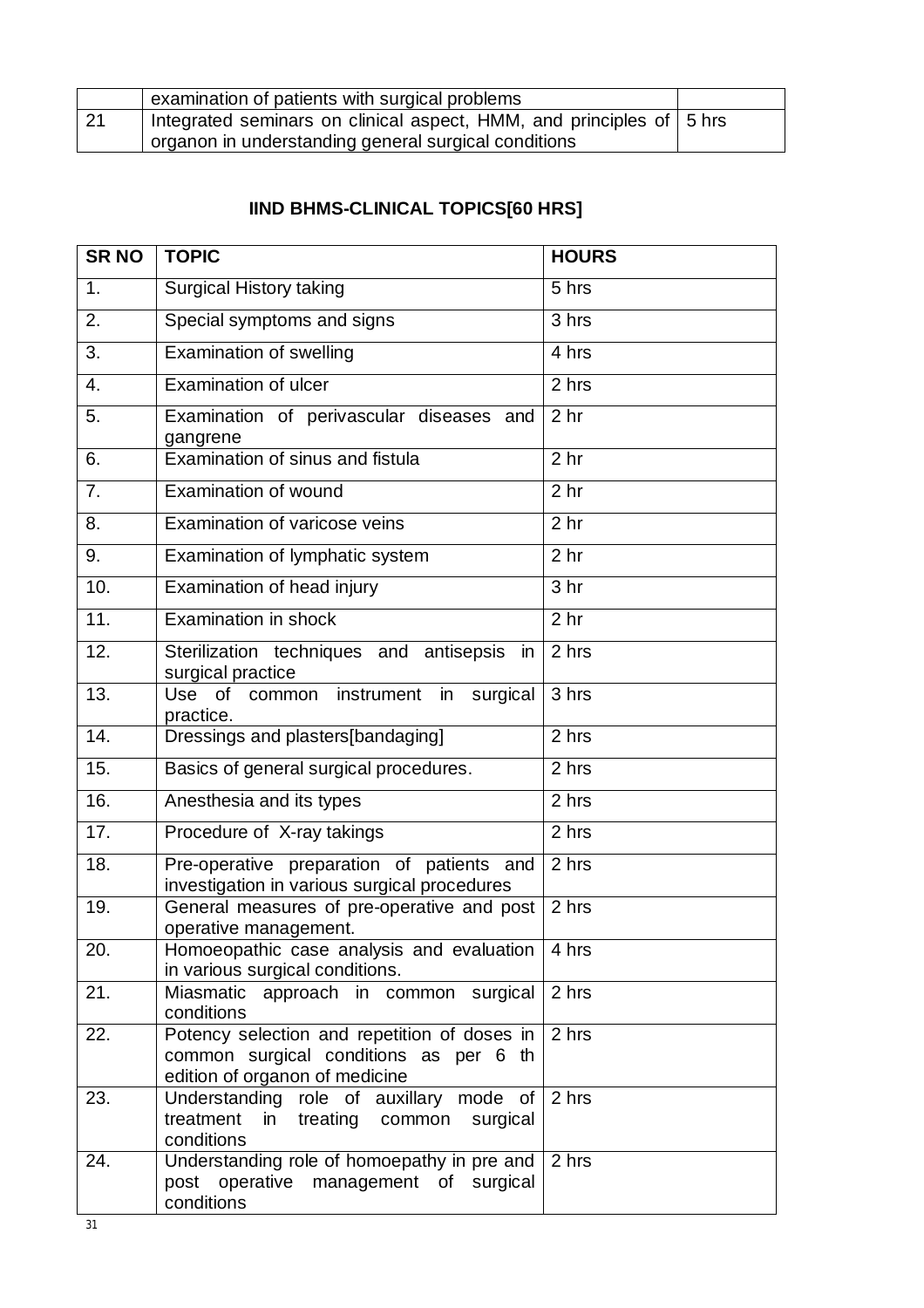| 25 | Homoeopathic case demonstration | 2 hrs |
|----|---------------------------------|-------|
|    |                                 |       |

# **OBSTETRICS AND GYNAECOLOGY SYLLABUS - IIND BHMS INTRODUCTION**

The significance of this subject in homoeopathy is especially important at the time of pregnancy and also for gynaecological cases where implementation of homoeopathic medicines at these stages of life gives astonishing results particularly in nonsurgical and curable cases. A Homoeopathic physician must be trained in special clinical methods of investigation for diagnosing local conditions and individualising cases and removing mechanical obstacles, if necessary, as well as their management by using homoeopathic medicines & other auxiliary methods of treatment. Homoeopathic medicines application will be most effective for postnatal cases,post operative and palliative line of treatment for malignant cases.

 (b) Pregnancy is the best time to eradicate genetic dyscrasias in women and this should be specially stressed, & students shall also be instructed in the care of new born.

 (c)The fact that the mother & child form a single biological unit and that this peculiar close physiological relation-ship persists for at-least the first two years of the child's life should be particularly emphasised.

2. A course of instructions in the principles and practice of Gynaecology and Obstetrics & infant hygiene, care including the applied anatomy & physiology of pregnancy and labour will be given. After studying this subject students will be able to have good grasp over clinical diagnosis, general line of management,care of the new born and homoeopathic management of obstetrics and gynaecological cases.

3. Examination & investigations in gynaecological and obstetrical cases shall be stressed and scope of Homoeopathy in this subject shall be taught in detail.

4. The study shall start in Second BHMS& shall be completed in the Third BHMS & the examination will be held in Third BHMS.

#### **General Objectives**

After completing the course of Obstetrics and Gynaecology including homoeopathic therapeutics the students should be able to have a :

1. Thorough grasp on anatomy, physiology of female reproductive system including the pathophysiology, clinical presentation and management both general line and homoeopathic of abnormal obstetrical and gynaecological cases.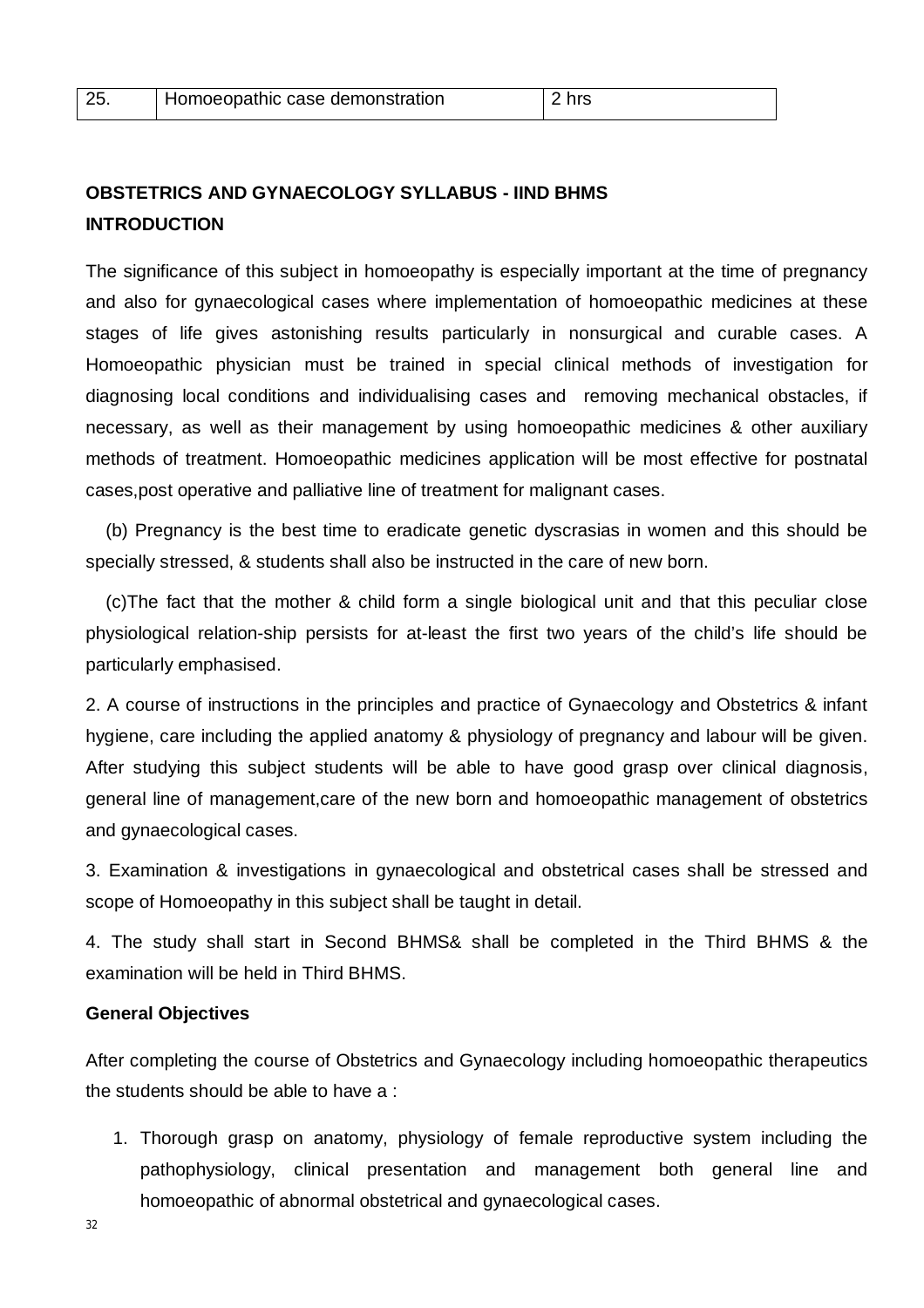- 2. They will be able to elicit the basic difference between a healthy new born infant and diseases of the new born and congenital abnormalities if any.
- 3. Students will stress more upon care of the new born following delivery and will educate the mother regarding the importance of breast feeding and care of baby.
- 4. Will be able to educate infertile couple and will motivate other couples to implement family planning measures who have completed their families.
- 5. Students will have a baseline hold upon miasmatic approach and homoeopathic application of medicines in various gynaecological,obstetrical and neonatal cases.
- 6. During antenatal checkup advice the mother about highrisk pregnancy and its complication and make an appropriate referrals if required, also will have a good communication with the mother to remove her fear and false notions about pregnancy.

#### **Annual Objectives :**

After completing the course of Obstetrics and Gynaecology in II BHMS the student will be able to

- 1. Have baseline grasp upon the normal structure & function of female reproductive system.
- 2. Provide a holistic care for a healthy pregnancy, safe delivery and motherhood.

 3. Describe gynaecological and obstetrical problems and explain their homoeopathic therapeutic solutions.

 4. Should be able to conduct necessary gynaecological and obstetrical examinations and appropriate referrals for complicated cases.

#### **Distribution of Contents**

#### THEORY -80 HOURS

NOTE- The topic wise distribution of minimum number of hours for lecture , demonstration, clinical classes and seminar in the subject shall be followed

| <b>Sr</b> | <b>Topic</b>                                                                                                                                                                                                                             | <b>Hours</b> |
|-----------|------------------------------------------------------------------------------------------------------------------------------------------------------------------------------------------------------------------------------------------|--------------|
| no.       |                                                                                                                                                                                                                                          |              |
|           | <b>GYNAECOLOGY</b>                                                                                                                                                                                                                       |              |
|           | A review of applied anatomy of female reproductive systems -<br>development and malformations                                                                                                                                            |              |
| a         | Detailed anatomy of - external genitalia, internal genitalia, female   3 hrs<br>urethra urinary bladder, pelvic ureter, pelvic muscles and pelvic<br>floor, pelvic fascia, cellular tissues, ligaments, applied aspect of<br>each organ. |              |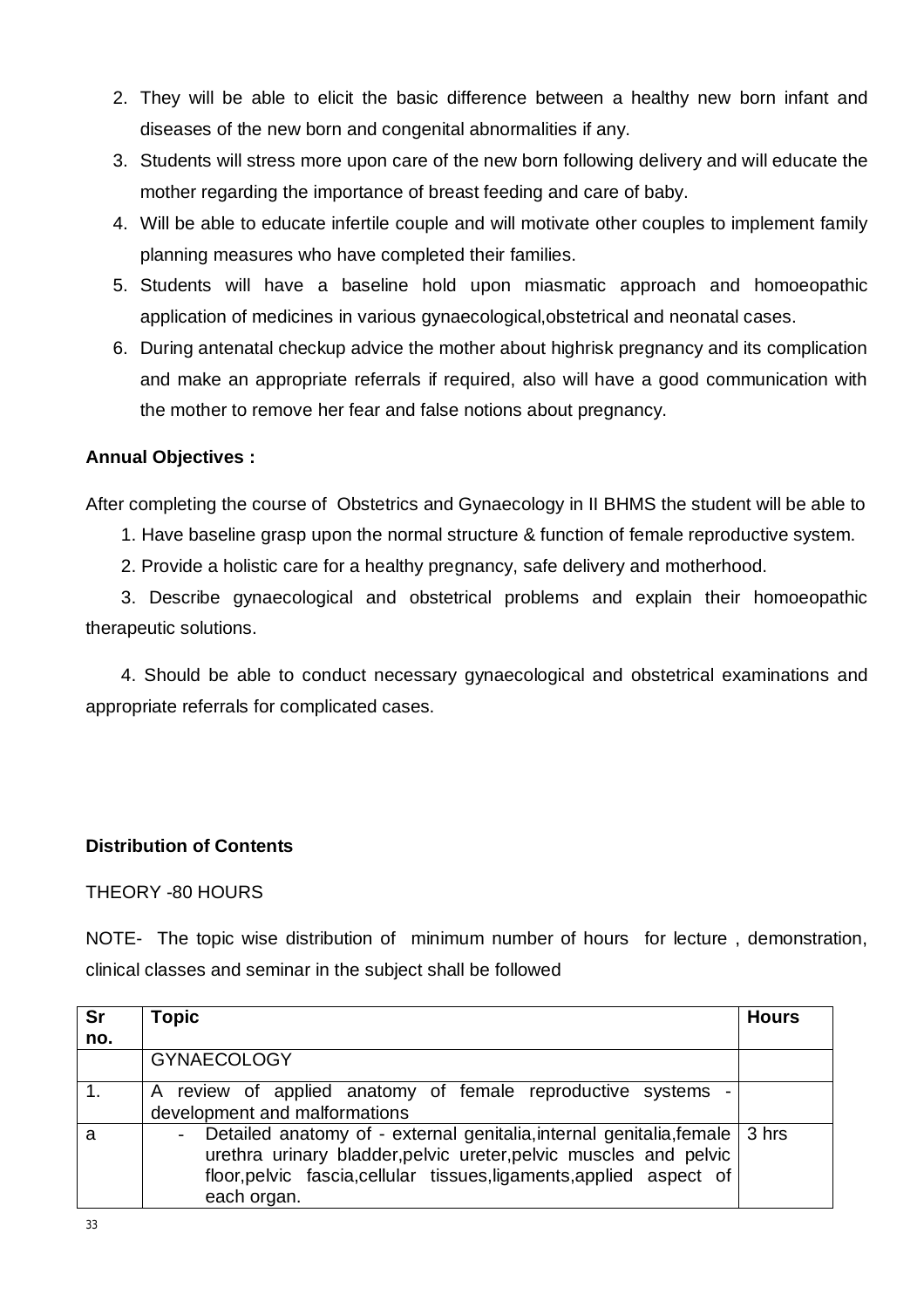| $\mathsf b$ | Brief study of-pelvic blood vessels pelvic lymphatics, pelvic<br>nerves.                                                                                                                                                                                                                                                                                                                                                                                                                                                                                                                                                        | 1 <sub>hr</sub> |
|-------------|---------------------------------------------------------------------------------------------------------------------------------------------------------------------------------------------------------------------------------------------------------------------------------------------------------------------------------------------------------------------------------------------------------------------------------------------------------------------------------------------------------------------------------------------------------------------------------------------------------------------------------|-----------------|
| $\mathbf C$ | Develpoment<br>Detailed study of development of external genital organs, internal<br>genital organs, gonads.                                                                                                                                                                                                                                                                                                                                                                                                                                                                                                                    | 2 hrs           |
| d           | Congenital malformations<br>Vaginal<br>abnormalities<br>and<br>maldevelopments-narrow<br>introitus, hymen abnormalities, septum, agenesis, failure of vertical<br>fusion, failure of lateral fusion.<br>anomalies-mullerian<br>Uterine<br>agenesis/hypoplasia-<br>segmental, unicornuate uterus, didelphys<br>uterus, bicornuate<br>uterus, arcuate uterus, diethyl stilbestrol (DES)<br>uterus, septate<br>related abnormality.<br>Wolffian remnant abnormalities-brief study. More stress should be<br>given on clinical presentation, investigations to rule out congenital<br>malformations and general line of management. | 3 hrs           |
| 2.          | A review of applied physiology of female reproductive system-<br>puberty, menstruation and menopause.                                                                                                                                                                                                                                                                                                                                                                                                                                                                                                                           |                 |
| a           | Puberty-normal.Detailed study of endocrinology in puberty, its<br>normal functioning of hypothalamo-pituitary-ovarian-endometrial<br>axis (HPOE axis)<br>disorders-precocious<br>Common<br>puberty, delayed<br>puberty, menstrual<br>abnormalities(amenorrhoea, menorrhagia, dysmenorrhoea), others<br>-infection, neoplasm, hirsutism.                                                                                                                                                                                                                                                                                         | 2 hrs           |
| b           | management and homoeopathic management for<br>General<br>precocious puberty, delayed puberty and menstrual abnormalities.                                                                                                                                                                                                                                                                                                                                                                                                                                                                                                       | 2 hrs           |
| C           | Menstruation - a detailed study of : germ cells, primordial follicle,<br>$\overline{\phantom{0}}$<br>menstrual<br>cycle<br>Ovarian<br>cycle, endometrial<br>cycle, ovulation, menstrual symptoms, artificial postponement.                                                                                                                                                                                                                                                                                                                                                                                                      | 3hrs            |
| d           | Menopause - Endocrinology of Climacteric & Menopause -<br>menopausal symptoms, diagnosis, management and treatment.                                                                                                                                                                                                                                                                                                                                                                                                                                                                                                             | 2hrs            |
| е           | Homoeopathic therapeutics of menopause.                                                                                                                                                                                                                                                                                                                                                                                                                                                                                                                                                                                         | 1hr             |
| 3.          | Gynaecological Examination & Diagnosis: detailed study of history<br>taking, examination, diagnostic procedures - cervical mucus cytology,<br>colposcopy, culdocentesis, exfoliative cytology, imaging and endoscopy<br>& laser in gynaecology and endometrial sampling.                                                                                                                                                                                                                                                                                                                                                        | 5hrs            |
| 4           | displacements-Retroversion, pelvic organ<br>prolapsed, chronic<br><b>Uterine</b><br>inversion.                                                                                                                                                                                                                                                                                                                                                                                                                                                                                                                                  | 2 hrs           |
| a           | Theraps of genital prolapsed.                                                                                                                                                                                                                                                                                                                                                                                                                                                                                                                                                                                                   | 2 hrs           |
| 5           | Sex and Intersex-embroylogical considerations, female intersex, male<br>intersex, management                                                                                                                                                                                                                                                                                                                                                                                                                                                                                                                                    | 2 hrs           |
|             | <b>OBSTETRICS</b>                                                                                                                                                                                                                                                                                                                                                                                                                                                                                                                                                                                                               |                 |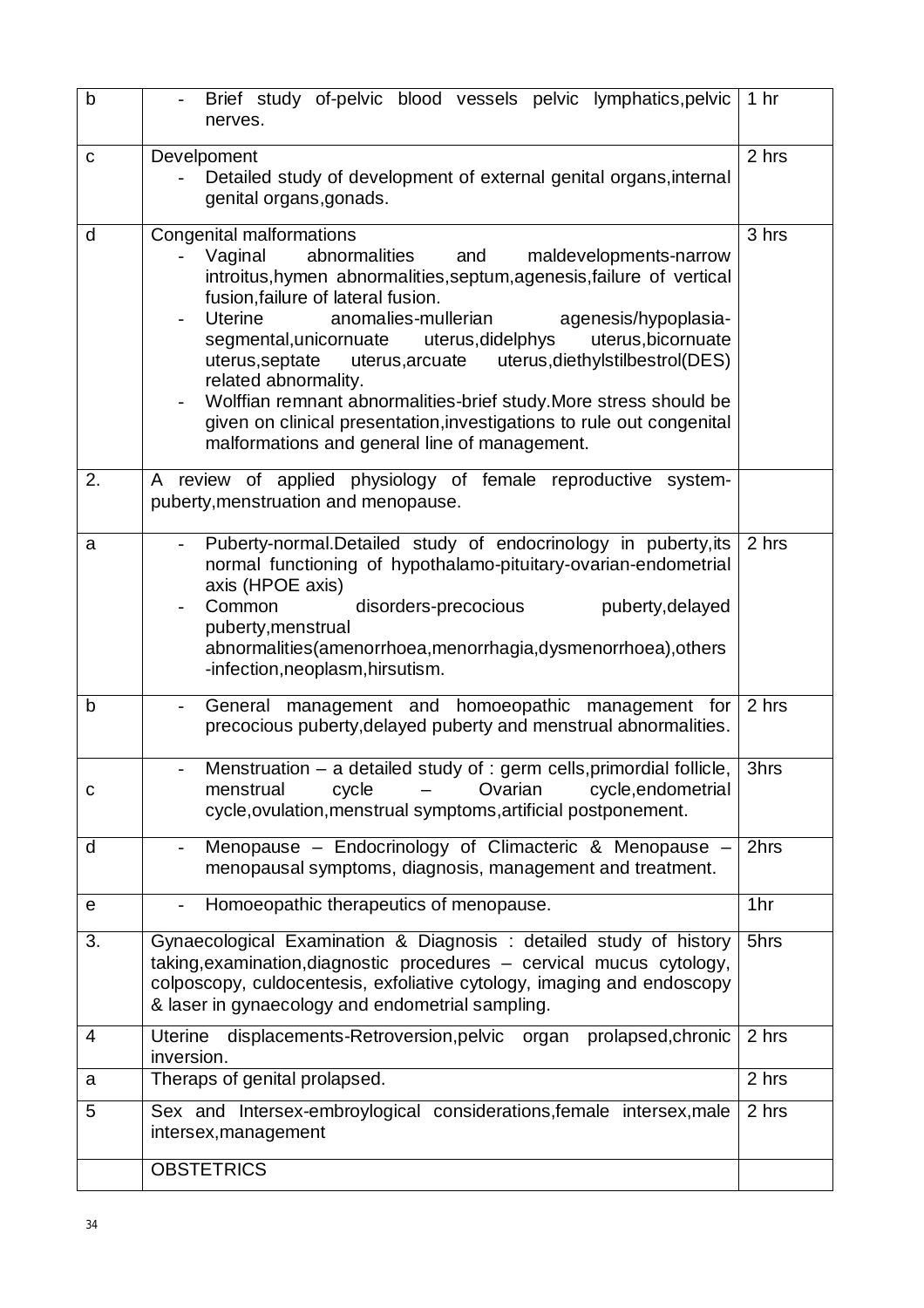| $\overline{1}$ | <b>Fundamentals</b><br>reproduction-<br>of                                                                                        | 3 hrs           |
|----------------|-----------------------------------------------------------------------------------------------------------------------------------|-----------------|
|                | Gametogenesis(oogenesis, spermatogenesis), ovulation, fertilization, impl                                                         |                 |
|                | antation, deciduas, chorion and chorionic villi, development of inner cell                                                        |                 |
|                | mass.                                                                                                                             |                 |
| $\overline{2}$ | Development of intrauterine pregnancy-placenta and foetus.<br>The Placenta-development, structure, circulation, function, ageing. | 2 hrs           |
| a              | Fetal membranes-amnion, amniotic cavity, amniotic fluid.                                                                          | 1 <sub>hr</sub> |
| b              | Umbilical cord-brief study                                                                                                        |                 |
| $\mathbf c$    | The foetus-principal events of Embroynic and fetal development, fetal                                                             | 2 hrs           |
|                | physiology, fetal circulation, changes of fetal circulation at birth.                                                             |                 |
| d              | Physiological<br>changes<br>during<br>pregnancy-genital                                                                           | 4 hrs           |
|                | organs, breast, cutaneous changes, weight<br>gain, brief<br>study<br>οf                                                           |                 |
|                | Haematological, cardiovascular, metabolic, systemic changes.                                                                      |                 |
| 3              | examinations-first<br>and<br>of<br>pregnancy-investigations<br>Diagnosis                                                          | 5 hrs           |
|                | trimester, second trimester, third trimester changes, differential diagnosis                                                      |                 |
|                | of pregnancy, physiological chnages during pregnancy.<br>Examination-at<br>each                                                   |                 |
|                | trimester, of<br>foetus<br>utero(obstetrical<br>in<br>examinations).                                                              |                 |
|                | Brief study and significance of fetal skull diameters and maternal pelvis.                                                        |                 |
| 4              | first<br>visit, examination<br>Antenatal<br>care-procedure<br>at<br>of<br>the                                                     | 4 hrs           |
|                | patient, procedures at the subsequent visits, antenatal advice, values of                                                         |                 |
|                | antenatal care, preconceptional counselling and care.                                                                             |                 |
| a              | General management and homoeopathic management in antenatal                                                                       | 2 hrs           |
|                | case.                                                                                                                             |                 |
| 5              | Vomiting in pregnancy-simple vomiting, Hyperemesis gravidarum.                                                                    | 1 <sub>hr</sub> |
| a              | General line of management and homoeopathic therapeutics for                                                                      | 2 hrs           |
| 6              | hyperemesis gravidarum.<br>Preterm labor and postmaturity-preterm labor, prelabor rupture of the                                  | 4 hrs           |
|                | (PROM), posterm<br>membranes<br>pregnancy, intrauterine<br>fetal                                                                  |                 |
|                | death(IUD), general line of management.                                                                                           |                 |
| $\overline{7}$ | Normal lobor and puerperium-causes of onset of labor, contractile                                                                 | 5 hrs           |
|                | system of myometrium, true labor pains, stages of labor, events in                                                                |                 |
|                | labor(1 <sup>st</sup> stage,2 <sup>nd</sup> stage,3 <sup>rd</sup> stage), mechanism of normal labor, clinical                     |                 |
|                | course, management of normal labor along with immediate care of the                                                               |                 |
|                | newborn.                                                                                                                          |                 |
| a              | Normal labor theraps.                                                                                                             | 2 hrs           |
| b              | Puerperium-involution of<br>uterus, involution<br>of<br>other<br>pelvic                                                           | 3 hrs           |
|                | structures, lochia, general physiological changes, lactation, management                                                          |                 |
|                | of normal puerperium, management of ailments, postnatal care.                                                                     |                 |
| С              | Postnatal homoeopathic care.                                                                                                      | 2 hrs           |
|                |                                                                                                                                   |                 |
| 8              | Induction of labor-indications and contraindications, parameters<br>to                                                            | 4 hrs           |
|                | assess prior to induction of labor, methods of induction (medical<br>induction, surgical<br>induction), active management         |                 |
|                | οf<br>labor(AMOL), partograph.                                                                                                    |                 |
|                |                                                                                                                                   |                 |
| 9              | Care of newborn-physical features, assessment of the gestational                                                                  | 4 hrs           |
|                | age, immediate care, daily observation and care, infant feeding (breast                                                           |                 |
|                | feeding, artificial feeding).                                                                                                     |                 |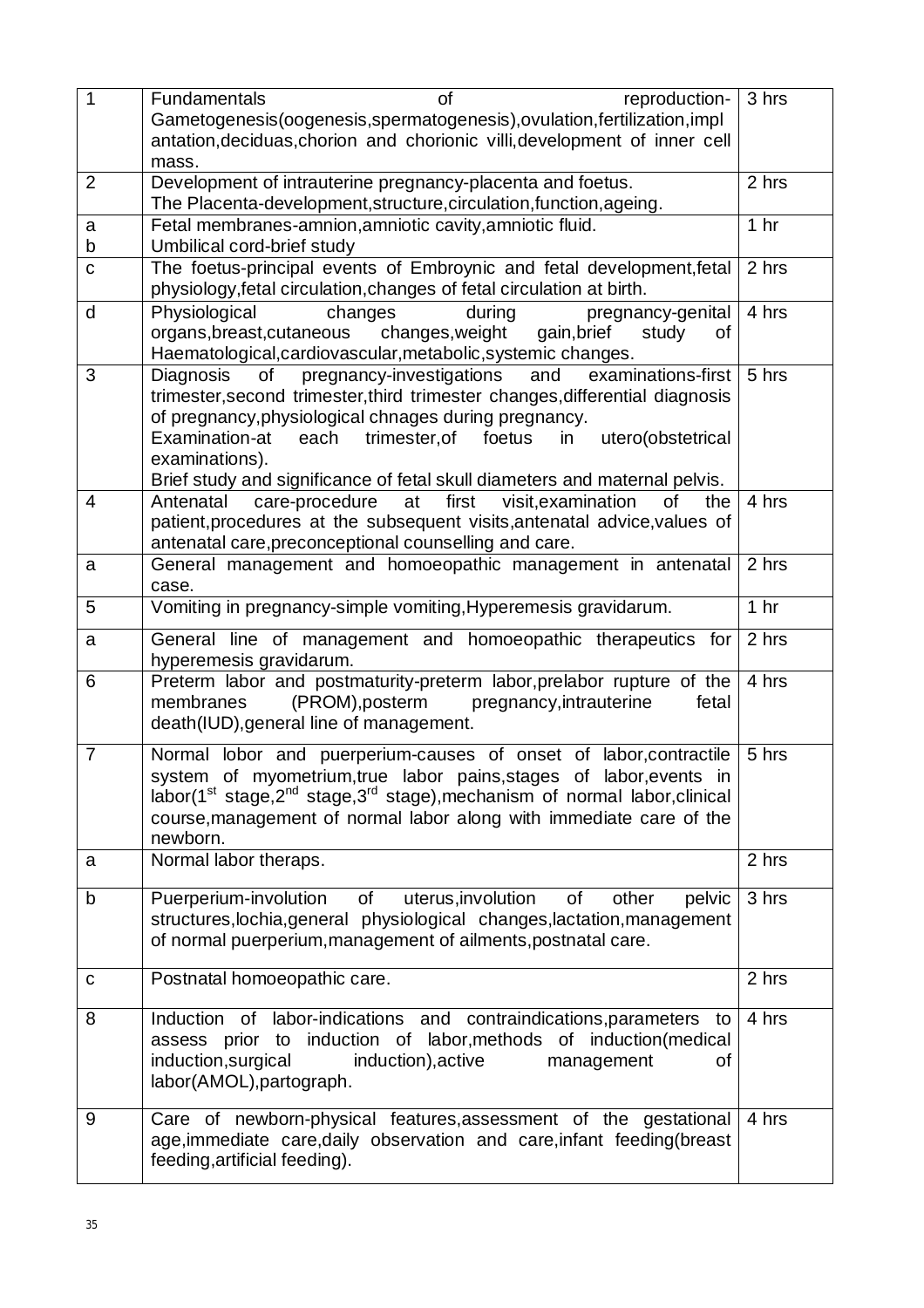| а  | childhood immunization programme, apgar score, general resuscitative<br>measures., homoeopathic management of minor ailments (asphyxia). | 1 hr |
|----|------------------------------------------------------------------------------------------------------------------------------------------|------|
| 10 | Management and therapeutics of above topics in obstetrics (neonatorum   1 hr<br>and ophthalmia neonatorum).                              |      |

# IIND BHMS-Clinical Topics.[60 HRS]

| <b>SR NO</b>   | <b>TOPIC</b>                                                                                                                                                                                                                                                         | <b>HOURS</b>       |
|----------------|----------------------------------------------------------------------------------------------------------------------------------------------------------------------------------------------------------------------------------------------------------------------|--------------------|
| 1.             | Gynaecological case taking.                                                                                                                                                                                                                                          |                    |
| a              | history in detail of the patient.                                                                                                                                                                                                                                    | 4 hrs              |
| b              | different gynaecological positions of examinations with its significance.                                                                                                                                                                                            | $\overline{4}$ hrs |
| C              | procedures-diagnostic.                                                                                                                                                                                                                                               | 4 hrs              |
| d              | Homoeopathic<br>depending<br>gynaecological<br>management<br>upon<br>complaints.                                                                                                                                                                                     | 4 hrs              |
| 2.             | Obstetrical case taking.                                                                                                                                                                                                                                             |                    |
| a              | Last menstrual period(LMP), Expected date of delivery,<br>previous deliveries-(a) either vaginal-induced-LRM<br>assisted-<br>or<br>vacuum, ventouse or spontaneous-episiotomy done or not.<br>(b) LSCS-why specify the reason.<br>(c) FTND at home or institutional. | 6 hrs              |
| b              | Any previous h/o abortion-cause of abortion(MTP or spontaneous).                                                                                                                                                                                                     | 5 hrs              |
| C              | Homoeopathic management to prevent abortion or tendency of it.                                                                                                                                                                                                       | 5 hrs              |
| 3.             | Gynaecological examination of the patient.                                                                                                                                                                                                                           |                    |
| a              | Inspection-external genitalia<br>Palpation-Bartholins cyst/per<br>abdomen<br>palpation-hypogastric<br>tenderness.                                                                                                                                                    | 2 hrs              |
| $\mathsf b$    | vaginal and<br>speculum<br>examination-indication<br>Per<br>per<br>and<br>contraindications<br>which<br>of<br>type<br>patients<br>in<br><i>i.e.virgins-</i><br>contraindicated, unmarried-contraindicated.                                                           | 2 hrs              |
| $\mathbf C$    | Different positions of gynaecological examinations along with their<br>significance.                                                                                                                                                                                 | 2 hrs              |
| d              | Gynaecological<br>procedures-exfoliative<br>cytology,colposcopy/colpomicroscopy,culdocentesis,USG<br>$\mathsf{I}$<br>gynaecology, endoscopy in gynaecology, laser in gynaecology.                                                                                    | 4 hrs              |
| $\mathbf{e}$   | Assisted reproductive techniques in cases of infertility; tubal patency 2 hrs<br>tests, screening cytology (PAP) smear for CA diagnosis.                                                                                                                             |                    |
| $\overline{f}$ | Vaginal discharge examination and histopathology study to arrive at<br>diagnosis.                                                                                                                                                                                    | 2 hrs              |
| g              | Homoeopathic management of gynaecological conditions.                                                                                                                                                                                                                | 2 hrs              |
| 4.             | Obstetrical examination of the patient including antenatal, intranatal<br>and postnatal.                                                                                                                                                                             |                    |
| a              | Routine antenatal assessment of the mother and the baby both early<br>and late assessment.                                                                                                                                                                           | 4 hrs              |